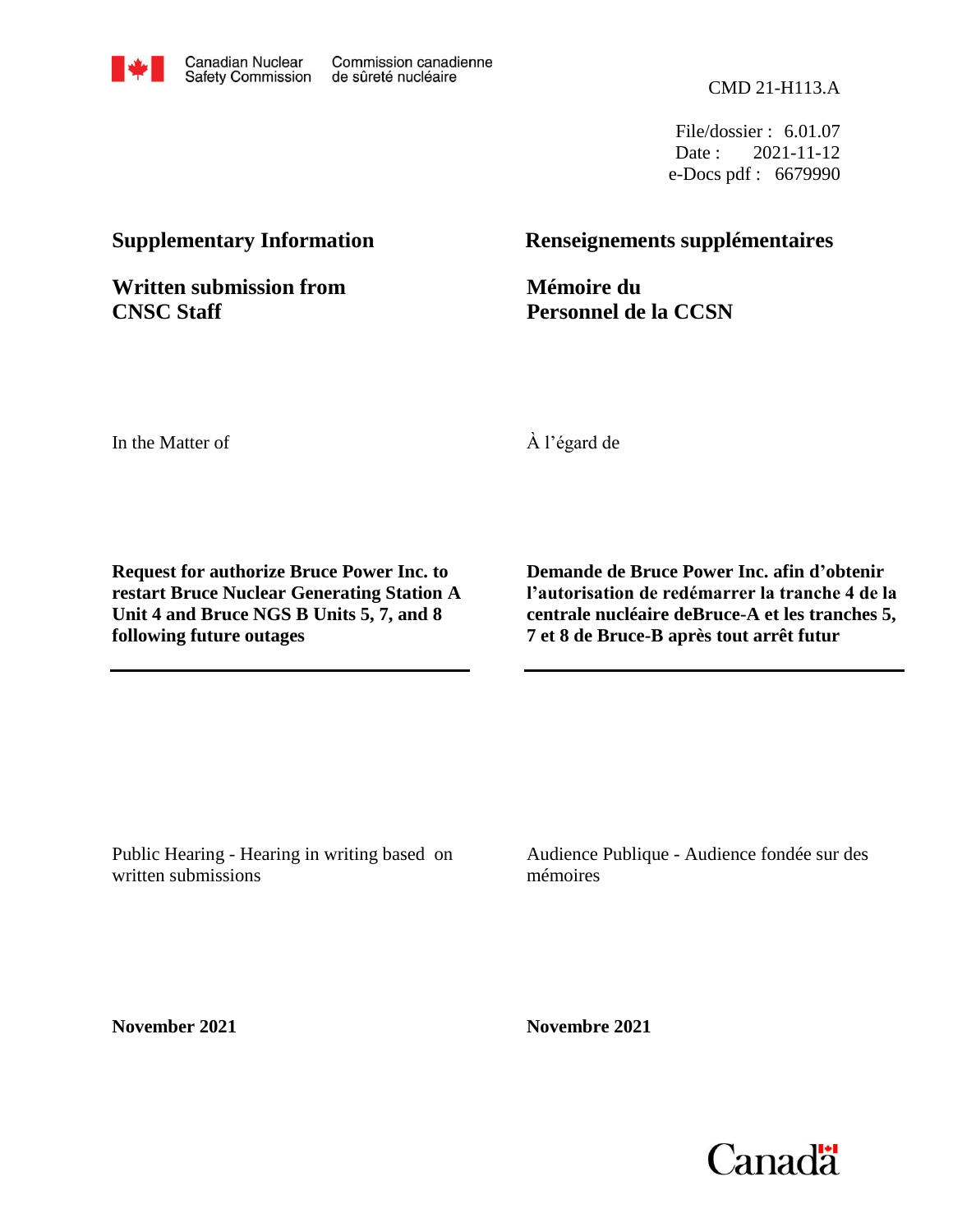# Estimating Event Probabilities using Zero Failure Data

### Karl Breitung

*Researcher, TU Munich, Germany*

### Marc A. Maes

*Professor, University of Calgary, Canada, and UGent, Belgium*

ABSTRACT: In a rather well publicized June 2013 CBC broadcast, the safety of a specific series of Canadian onshore gas pipeline joints was declared "absolute" by one proponent, since, historically, no incidents or failures had ever been reported for that site. An opponent then argued that the face value of this risk could never be zero, but "very small". The objective of the present paper is to review just how small, and at which confidence level, one can sensibly consider the actual incidence rate to be. A comparison of the most popular approaches and a comprehensive test for consistency, point to the superiority of the Bayesian estimator together with a non-central posterior probability interval.

### 1. INTRODUCTION

A common scenario in the context of data mining and explorative statistics of accidents/failures, is that the analyst runs into data segments or subsets that have zero reported incidents. Is it legitimate to construct, with a specified confidence, an upper limit  $p_U$  for which we can claim that the "true" incident probability *p* will not exceed this value?

A typical example concerns pipeline rupture and leak statistics (TSB, 2013): out of thousands of pipeline joints *n* a large majority of joints are observed to have no recorded incidents. There is often confusion about which confidence intervals apply in a case like this. Some analysts replace the zero incident case  $X = 0$  by  $X = 1$  because it is "easier" to analyze and because it is after all "conservative".

Others suggest that if, in the case of a binomial model, *n* consecutive trials have not resulted in any failure  $(X = 0)$ , then we should prudently assume that the (*n*+1)-th will; subsequently this pessimistic estimate is used for prediction.

### 2. ESTIMATION FOR ZERO INCIDENTS

One fundamental problem is related to the setting of the problem and to its formulation. In this paper we consider a binomial model originating from a setup where *n* units are monitored and incidents are observed within each unit. It also applies to the case where *n* sections of a continuous system such as a pipeline are tested and *X* are found to be faulty. The analysis for a Poisson model is entirely similar.

Suppose we are to estimate for a sequence of *n* independent Bernoulli trials, the probability of failure *p* if *X* failures have been observed in this sequence. The (frequentist) estimator for *p* is:

<span id="page-1-0"></span>
$$
\hat{p} = \frac{x}{n} \tag{1}
$$

which suggests that, if no failures were observed, the estimator is zero.

In a Bayesian setting, one starts from a prior distribution for the parameter *p*. Usually, the conjugate prior Beta distribution  $f_{pr}$  is used with pdf:

$$
f_{\text{pr}}(p) = \frac{1}{B(a,b)} p^{a-1} (1-p)^{b-1} \tag{2}
$$

where  $B(a,b) = (\Gamma(a)\Gamma(b))/\Gamma(a+b)$  is the Beta function. The random variable with this pdf has a mean equal to  $a/(a+b)$  and a standard variance equal to  $ab/(a+b)^2(a+b+1)$ . Its shape is determined by the parameters *a* and *b*. Taking *a*   $= b = 1$  gives a uniform distribution over the unit interval. Sometimes also the Jeffrey's prior with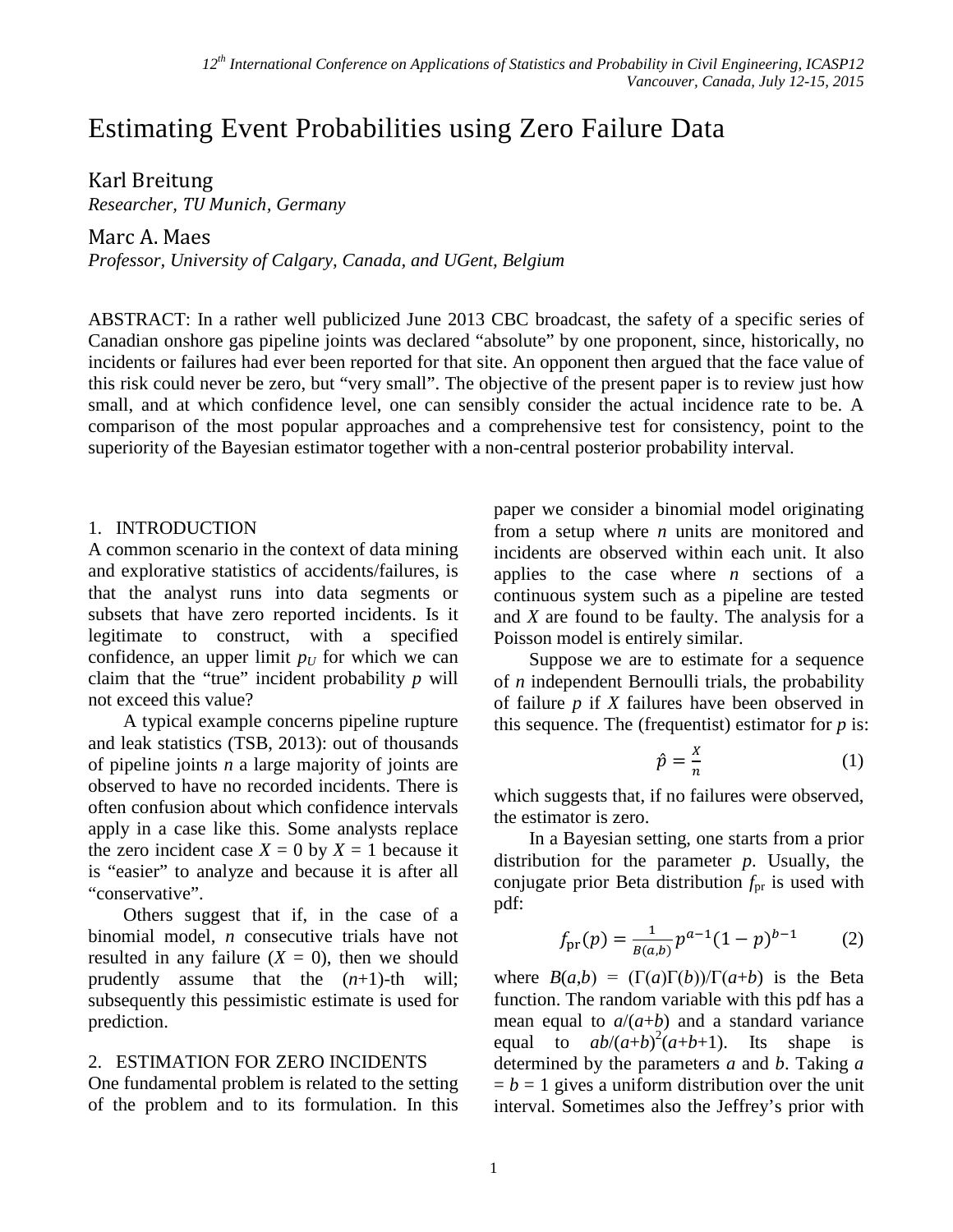$a = b = 0.5$  is used, but here we will consider only the uniform prior, since it has some optimality properties as shown in the following. From this we then calculate the posterior using the likelihood of observations:

$$
\ell(X|p) = {n \choose X} p^X (1-p)^{n-X} \tag{3}
$$

yielding:

$$
f_{\text{post}}(p|X,n) =
$$
  
= 
$$
\frac{1}{B(X+1,n-X+1)} p^{X} (1-p)^{n-X}
$$
 (4)

The Bayes estimator for a parameter is the mean of the posterior distribution  $f_{\text{post}}$ . Then the Bayes estimator for the probability  $p$  is in the case  $X = 0$ :

$$
\hat{p} = \frac{1}{n+2} \tag{5}
$$

These results can be found in any standard text about Bayesian methods, e.g. in Press (1989), p. 40.

So in the Bayesian setting the estimator is not equal to zero for  $X = 0$  as in the frequentist case.

The next issue concerns the derivation of sensible confidence intervals for the probability *p*. This poses also significant problems in the case  $X = 0$ .

### 3. THE CLOPPER-PEARSON CONFIDENCE INTERVALS

The standard method for determining such intervals is described in detail in Clopper and Pearson (1934). They derive confidence intervals for the probability  $p$  in a frequentist setting. Unfortunately, this procedure does not give very satisfactory results for the case  $X = 0$ . In this case the confidence interval for the level  $\alpha$  is in fact a confidence interval for the level *α*/2, i.e. it is too large.

The original objective (Clopper and Pearson, 1934) is to calculate for a given confidence level *α* and an observed number of failures *X* as the lower bound  $p<sub>L</sub>$  for the confidence interval, the value  $p<sub>L</sub>$  for which:

$$
\sum_{j=X}^{n} \binom{n}{j} p_L^j (1-p_L)^{n-j} = \frac{(1-\alpha)}{2} \tag{6}
$$

and as the upper bound  $p_U$  the value for which:

$$
\sum_{j=0}^{X} {n \choose j} p_U^j (1 - p_U)^{n-j} = \frac{(1 - \alpha)}{2} \qquad (7)
$$

One has for the sums using integration by parts:

$$
\sum_{j=X}^{n} {n \choose j} p^{j} (1-p)^{n-j} =
$$
  
= 
$$
\int_{0}^{p} \frac{t^{X-1} (1-t)^{n-X}}{B(X,n-X+1)} dt
$$
 (8)

as well as

$$
\sum_{j=0}^{X} {n \choose j} p^{j} (1-p)^{n-j} =
$$
  
= 
$$
\int_{p}^{1} \frac{(1-t)^{n-X-1} t^{X}}{B(X+1,n-X)} dt
$$
 (9)

<span id="page-2-0"></span>So both bounds fulfilling the equations above can be found by inverting the incomplete Beta function with the respective parameters *k* and  $n - k + 1$ .

The authors do not consider in the paper the case of  $X = 0$  separately, but from the diagrams one sees that the lower bound is simply set to zero, since the sum on the left side of Eq. (6) is equal to unity, so the equation cannot be fulfilled. Therefore the confidence level is determined by the second equation only resulting in an interval with confidence level  $\alpha/2$ . So its probability content is larger and it is longer.

The Bayesian probability interval  $[p_L, p_U]$ for a specified "confidence" level *α* can be retrieved from the posterior pdf (4):

$$
Pr(p_L < p < p_U | X, n) =
$$
\n
$$
= \int_{p_L}^{p_U} f_{\text{post}}(p|X, n) dp = \alpha \tag{10}
$$

For  $X = 0$ , the lower bound  $p<sub>L</sub>$  can be set to zero, without distorting the highest posterior density interval too much, so that  $p_U$  can be found from inverting the incomplete beta pdf with parameters  $X + 1$  and  $n - X + 1$  (Box and Tiao, 1992):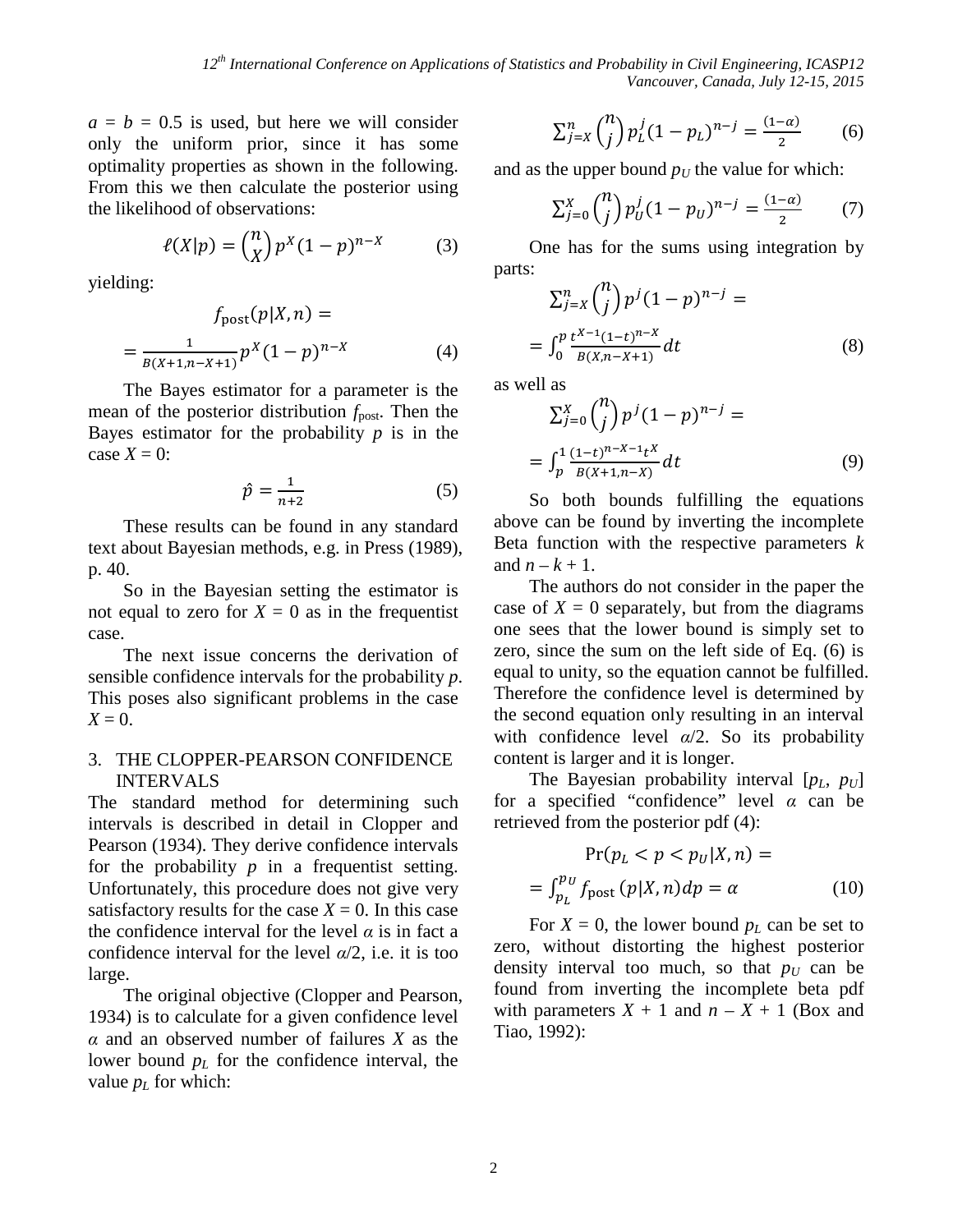$$
\int_0^{p_U} f_{\text{post}}(p|X, n) dp =
$$
  
= 
$$
\int_0^{p_U} \frac{p^X (1-p)^{n-X}}{B(X+1, n-X+1)} dp = \alpha
$$
 (11)

### 4. COMPARISON OF METHODS

In Pires and Amado (2008) a whole menagerie of about twenty different methods for calculating confidence intervals for the binomial proportions are presented. They are then compared with respect to criteria such as mean coverage probability and expected length.

For a given method with number *i*, which produces the confidence interval  $[L_i(j), U_i(j)]$  for *j* successes in *n* experiments, the coverage probability CP for given *n* and given *p* is given by the summation:

$$
CP(p, n, i) =
$$
  
=  $\sum_{j=0}^{n} {n \choose j} p^{j} (1-p)^{n-j} I_{[L_i(j), U_i(j)]}(p)$  (12)

with *IA* the indicator function for the interval *A*. For a fixed *n*, the mean coverage probability is found as:

$$
\mathbb{E}\big(CP(n,i)\big) = \int_0^1 C P(p,n,i) \, dp \tag{13}
$$

Then the expected length of an interval calculated with method *i*, given *p* and *n* is:

$$
E\ell(p, n, i) =
$$
  
=  $\sum_{j=0}^{n} {n \choose j} p^{j} (1-p)^{n-j} (U_i(j) - L_i(j))$  (14)

Integrating over the parameter *p* gives then the overall expected length:

$$
\mathbb{E}\big(E\ell(p,n,i)\big) = \int_0^1 \mathbb{E}\ell(p,n,i) \, dp =
$$
\n
$$
= \sum_{j=0}^n {n \choose j} \int_0^1 p^j (1-p)^{n-j} \big(U_i(j) - L_i(j)\big) \, dp
$$
\n(15)

The coverage probabilities CP are shown for  $n = 40$  and  $n = 400$  in Pires and Amado (2008). These functions show quite erratic behavior as function of *p*.

The twenty methods given in Pires and Amado (2008) are compared considering mean coverage probability, maximum and minimum coverage probability and then also mean, minimum and maximum length of the intervals. A method which is optimal for all possible criteria cannot be found, so mean coverage probability and mean length seem to be the most useful ones. The mean coverage should be as close as possible to the nominal coverage for which the intervals are constructed and the length of the intervals should be minimal.

Consider now these two quality criteria for possible confidence intervals:

- 1. the mean coverage probability is to be as near as possible to the nominal coverage probability.
- 2. its length should be as short as possible.

Due to the definition of the Bayesian confidence interval its mean coverage probability is always equal to the nominal. Considering the second criterion of mean length the Bayesian highest posterior density interval is always optimal, see p. 190 in Pires and Amado (2008).

So the Bayesian approach using a posterior based on a uniform prior distribution gives "optimal" intervals if the criteria selected are the mean coverage probability and the mean length of the interval.

In their conclusions Pires and Amado (2008) consider only central intervals thereby excluding the Bayesian intervals citing computational challenges related to non-central intervals. The exclusion of non-central intervals is not really justifiable, since nowadays the computational effort in computing such intervals has largely become irrelevant. For these non-central intervals no clear optimal methods are singled out.

### 5. NEED FOR CONSISTENT METHODS

Consider once more the case where no failure has been observed till now. Let us assume two different methods for estimating the probability of such a failure have been applied, resulting in two different estimates of the probability: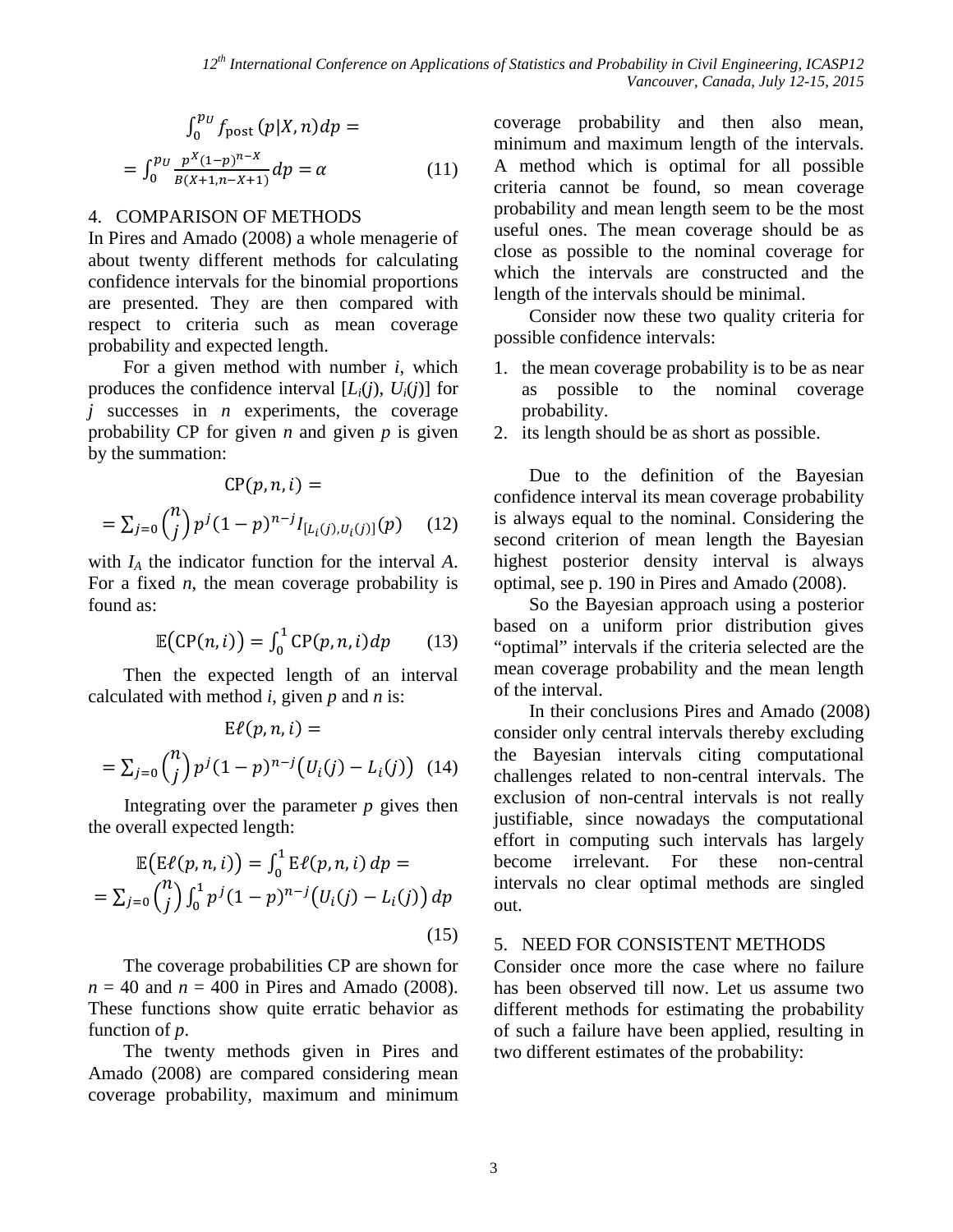$$
\hat{p}_1 > \hat{p}_2 \tag{16}
$$

From this follows that we can use for estimate of *p*:

$$
p \approx \hat{p}_1 \tag{17}
$$

$$
p \approx \hat{p}_2 \tag{18}
$$

Subtracting the equations and dividing by  $\hat{p}_1 - \hat{p}_2$  gives:

$$
0 \approx 1 \tag{19}
$$

So one can derive from such inconsistent estimation methods false statements and *ex falso sequitur quodlibet*. How can we improve this situation?

There have been proposals to improve the estimator in the case of zero observations by adding "virtual" observations. For example, if in *n* trials no failure has been observed, then we might assume that the first failure is just around the corner, i.e. it happens at the next trial. So the estimator for *p* is then:

$$
\hat{p}_1 = \frac{1}{n+1} = \frac{1}{n} - \frac{1}{n(n+1)}\tag{20}
$$

But for large *n* this is approximately equal to  $1/n$ , so we here give almost the same probability weight to a case where no failures have been observed as to a case where one failure has been observed in *n* trials for which the estimator is:

$$
\hat{p}_2 = \frac{1}{n} \tag{21}
$$

If this is now plugged into a series system with *k* identical components, we would have as estimate for the failure  $F_k$  of the system in case 1:

$$
\widehat{\Pr(F_k^1)} \approx \frac{k}{n+1} = \frac{k}{n} - \frac{k}{n(n+1)}
$$
(22)

whereas in the second case:

$$
\widehat{\Pr(F_k^2)} \approx \frac{k}{n} \tag{23}
$$

which for large *n* is almost the same. So for small *k* we see that the probability of failure here is estimated as almost the same in spite of the fact that we have no failure observed in the first case. This leads to an unjustified and "conservative" shift of resources.

The only reasonable recourse is to apply a fully Bayesian setting (Eqs. [\(2\)](#page-1-0) to [\(5\)](#page-2-0) above). Furthermore, one should also consider the actual context of the problem. For instance, if the data base is spatial in its structure – as in the case of pipeline incidents Canada-wide (TSB, 2013) – then a spatially hierarchical analysis can be performed where evidence of reported incidents is to a certain optimal extent "shared" over all assets resulting in a more relaxed treatment of "zero" incidents.

### 6. REFERENCES

- Box G.E.P. and Tiao G.C. (1992) "*Bayesian Inference in Statistical Analysis*", Wiley, New York, 1992.
- Clopper C.J. and Pearson E.S. (1934) "The Use of Confidence or Fiducial Limits Illustrated in the Case of the Binomial", *Biometrika*, 26:404– 423, 1934.
- Pires A. and Amado, C. (2008) "Interval Estimators for a Binomial Proportion: Comparison of Twenty Methods", *REVSTAT – Statistical Journal*, 6(2):165–197, June 2008.
- Press S.J. (1989) "*Bayesian Statistics: Principles, Models, and Applications*", Wiley, New York, 1989.
- TSB (2013) "*Statistical Summary Pipeline Occurrences 2013*", Transportation Safety Board of Canada, http://www.tsb.gc.ca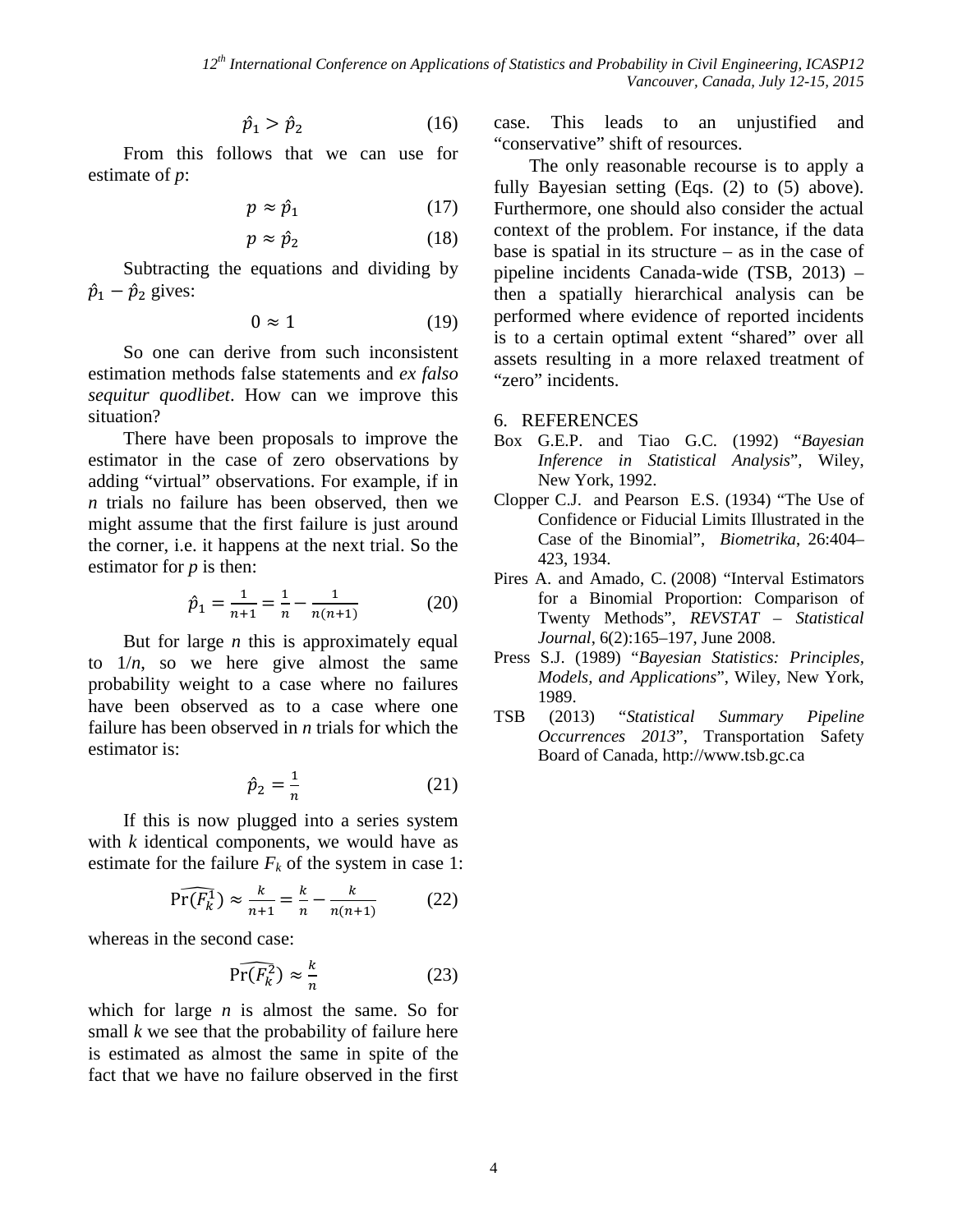# **Estimating the Probability of Rare Events: Addressing Zero Failure Data**

**John Quigley1***,***<sup>∗</sup> and Matthew Revie<sup>1</sup>**

Traditional statistical procedures for estimating the probability of an event result in an estimate of zero when no events are realized. Alternative inferential procedures have been proposed for the situation where zero events have been realized but often these are *ad hoc*, relying on selecting methods dependent on the data that have been realized. Such data-dependent inference decisions violate fundamental statistical principles, resulting in estimation procedures whose benefits are difficult to assess. In this article, we propose estimating the probability of an event occurring through minimax inference on the probability that future samples of equal size realize no more events than that in the data on which the inference is based. Although motivated by inference on rare events, the method is not restricted to zero event data and closely approximates the maximum likelihood estimate (MLE) for nonzero data. The use of the minimax procedure provides a risk adverse inferential procedure where there are no events realized. A comparison is made with the MLE and regions of the underlying probability are identified where this approach is superior. Moreover, a comparison is made with three standard approaches to supporting inference where no event data are realized, which we argue are unduly pessimistic. We show that for situations of zero events the estimator can be simply approximated with  $\frac{1}{2.5n}$ , where *n* is the number of trials.

**KEY WORDS:** Binomial; minimax; zero event

**1. INTRODUCTION**

as low as reasonably practicable

Point estimates of the probability of rare events inform risk mitigation strategies and ALARP anal $vsis$ .<sup>(1)</sup> Classical inferential approaches to estimating the probability of events occurring, namely, the ratio of occurrences to opportunities, provides an optimistic estimate when zero events have been realized. The resulting point estimate of 0 for the probability of an event being realized is problematic for risk analysis as it removes all resulting consequences from a risk analysis study. As such, alternative inference procedures have been proposed.

Using expert judgment for supporting inference is appropriate if expertise is available (see Ref. 2 for review). However, there are two shortcomings with this approach. First, for low-frequency events, providing a subjective probability distribution on the probability of an event being realized requires a level of precision to be meaningful that is cognitively burdensome. Second, to utilize a Bayesian inference mechanism requires the prior distribution to be elicited with no knowledge of the data upon which the prior assessment will be updated. If the prior has been elicited at the point when the inference is required, there can be no updating. In this case, the inference must rely entirely on the subjective assessment. Expert judgment can provide meaningful insight but with such shortcomings for rare events, data-driven methods are also desirable.

<sup>&</sup>lt;sup>1</sup> Department of Management Science, University of Strathclyde, Glasgow G1 1QE, Scotland.

<sup>∗</sup>Address correspondence to Dr. John Quigley, Department of Management Science, University of Strathclyde, Glasgow G1 1QE, Scotland; tel: +44-141-548-3152; j.quigley@strath.ac.uk.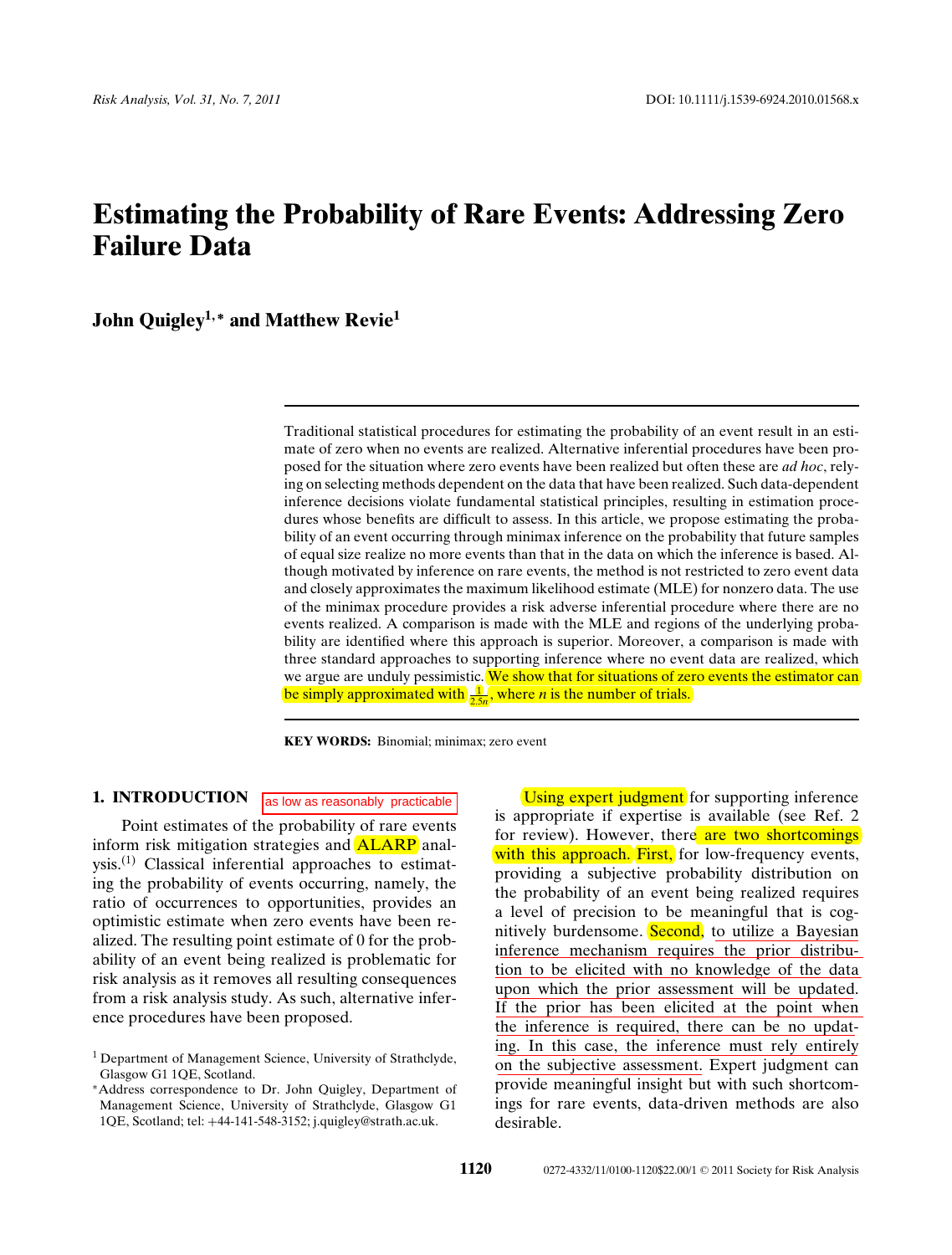There have been several data-driven approaches proposed for assessing the probability of an event being realized given zero events have been realized. However, each suffers from *ad hockery*, in so far as they are proposed to be applied given the situation that zero events have been realized. This presents two shortcomings hampering the confidence of the decisionmakers. First, switching between methods depending on the data can result in incoherent inference. Second, without a transparent methodological basis for an approach, it cannot be adequately critiqued. As such, they require more faith on the part of the decisionmakers.

In Section 2, we provide a brief summary of the data-driven methods for inference proposed for background. Section 3 provides a summary of the minimax criteria for inference, which will form the basis of the proposed method within this article. Section 4 provides the derivation of the proposed approach. Section 5 provides a comparison with the maximum likelihood estimate (MLE) whereas in Section 6 a comparison is provided with alternatives given zero events are realized. Section 7 provides a summary and conclusion.

#### **2. BACKGROUND**

There are alternative methods to the MLE, that is, the ratio of events realized to opportunities, that have been proposed for the situation of zero event data and within this section we provide a brief critique. A common criticism we have with many of these approaches is that they have been developed for the situation of zero event data only and as such would require the analyst to switch to an alternative procedure if at least one event were realized. Some approaches are derived with a Bayesian methodology using an uninformative prior distribution, typically a uniform distribution over [0,1] on the probability of an event being realized. However, such an assumption is questionable, particularly in lowfrequency events, resulting in overly conservative estimates as the estimate is pulled toward the mean of the prior, that is,  $\frac{1}{2}$ .

The International Standard  $IEC<sup>(3)</sup>$  propose a lower one-sided confidence limit for zero event data under an exponential distribution. Confidence intervals are derived from the principle that the data are random and once realized will be used within a formula to provide an interval. This interval will contain the true underlying parameter value with a given

probability. The intervals are not known *a priori*. However, if we only apply this procedure when we have zero event data then the intervals are always known *a priori*. As such it is not clear what criteria are being used to derive this estimate and its meaning is questionable.

Bailey<sup>(4)</sup> presented a review of five methods for inferring the probability of an event given zero events have been realized. Two were based on confidence interval methodology and one on using a uniform prior, which have similar criticisms as previously discussed. One proposed using the MLE assuming there had been one event realized, thus providing an overestimate, but without any rigorous derivation we are not provided with guidance as to the extent of the pessimism. The approach recommended was Equation (1):

$$
\delta_{\rm B} = 1 - 0.5^{\frac{1}{n}}, n = 1, 2, \dots \tag{1}
$$

This method is applied in explosives testing for zero event data (Ref. 5, as cited by Ref. 4). The reasoning underpinning this approach is that given zero events have been observed in a sample size of *n*, the probability that this observed outcome would be realized as opposed to all other outcomes is assigned a probability of 0.5. The purpose of Bailey's review was to compare Equation (1) with the four alternative methods. He concluded that there was little difference in the resulting estimates and that Equation (1) could be viewed as an approximation of the median of the posterior distribution obtained through applying Bayesian methodology with an uninformative prior. In concluding, he generalized Equation (1) to facilitate using alternative values rather than 0.5.

A shortcoming with Equation (1) is that the value 0.5 is obtained through a belief that the probability of realizing the same outcome from a repeated experiment is 0.5. Although we can substitute different probability values, we are applying a subjective probability approach to addressing this situation and although the use of expert judgment is laudable it does mean that it is not a data-driven approach. Moreover, its evaluation should be concerned with an accompanying elicitation protocol.

An alternative method for estimating the probability when zero events have been realized is the Rule of Three also known as Hanleys Rule,  $(6,7)$  which recommends Equation (2) as an estimator:

$$
\delta_{\text{Rofs}} = \frac{3}{n}, \quad n \ge 30. \tag{2}
$$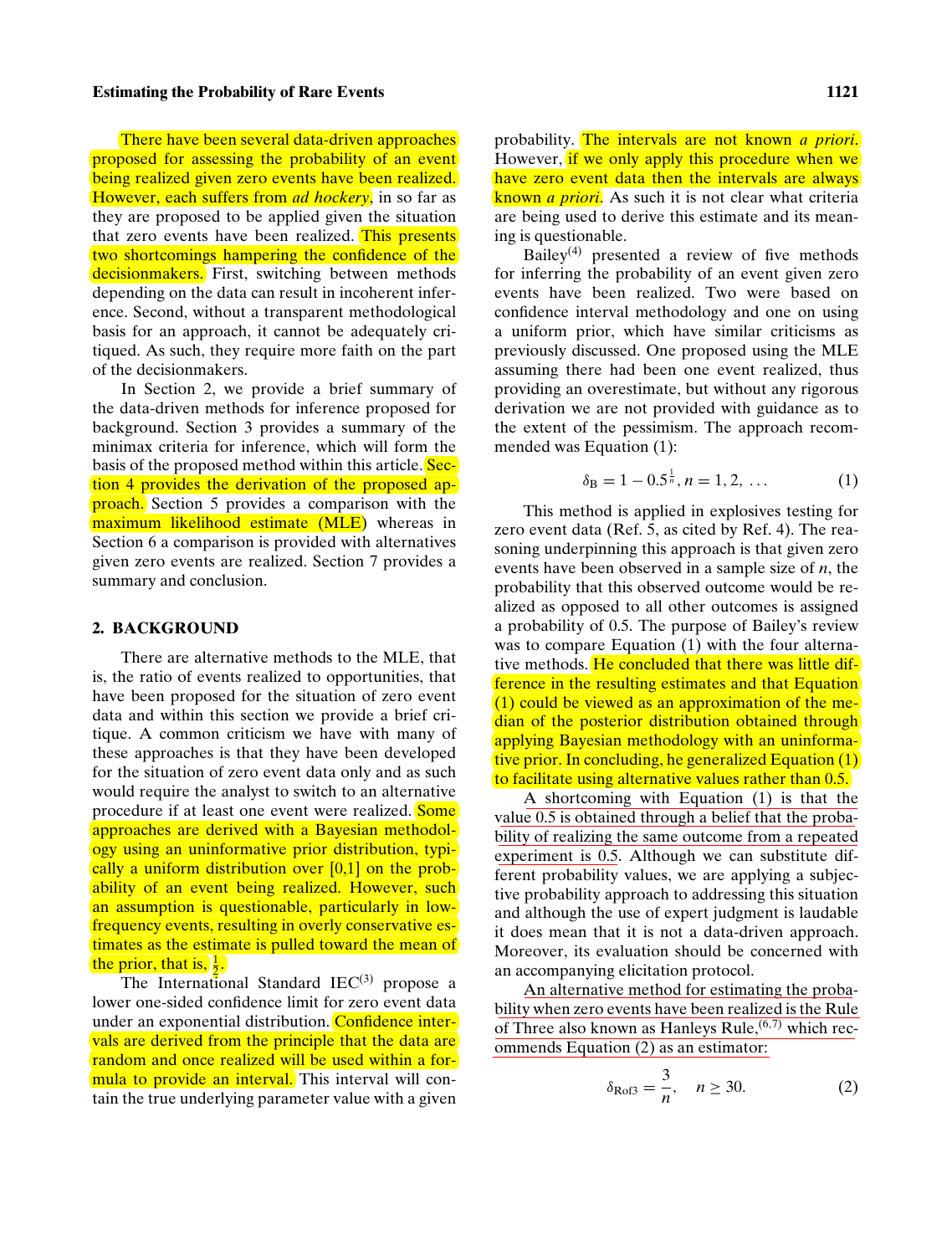This approach can be derived as an approximation to a Bayesian approach where a uniform prior is assumed for the underlying probability and the 95th percentile is derived from the posterior distribution, as well as from a frequentist approach, where the probability of observing the data realized is assigned 0.05, both resulting in Equation (2) as an estimate of the underlying probability. As such, this approach is used to obtain an upper bound of the probability and as a point estimate will be overly conservative.

The notion of developing inference on the probability of the same data being realized in a repeated experiment was also considered more rigorously by Dewoody *et al*. (8). The underlying method in this approach was to apply Bayesian methodology with an uninformative prior. We will develop an inferential procedure from a frequentist perspective for inferring the probability of no more events being realized in a repeated experiment of identical size than that realized in the experiment upon which the inference is based. As such we will not restrict our study to zero events and develop procedures for the entire sample space. as a point estimate will be overly conservative.<br>
The notion of developing finctence on the problem of the problem of Equation (5).<br>
The number of the problem of the same data being realized in a repeated<br>
ability of the

#### **3. REVIEW OF MINIMAX ESTIMATION**

We concern this study with estimating the probability of an event being realized from data generated from a binomial distribution, which assumes that there will be *n* independent trials or opportunities for the event to be realized, each statistically independent and identically distributed with probability *p*. We will develop our procedures about a quadratic loss function and as such the accuracy of the estimate will be measured by the risk function of Equation (3):

$$
\underline{\text{isk function}} R(g(p), \delta) = E[(g(p) - \delta(X))^2], \quad (3)
$$

where  $p$  is the probability of an event being realized,  $0 \le p \le 1$ ;  $g(p)$  is the real-valued function whose value at  $p$  is to be estimated, that is, the estimand; *n* is the sample size, that is, number of observations; *X* is the random variable taking on values in a sample space according to a binomial distribution with cumulative distribution function (CDF)  $F(X; n, p)$ ; and  $\delta$  is a real-valued function of the sample space used to estimate *g* (*p*).

If our criteria was to choose a procedure, that is,  $\delta$ , to minimize the expected risk function for estimating the probability of failure, that is,  $p$ , then  $g(p)$ would equal  $p$  and  $\delta$  could be shown to equal the MLE Equation (4):

$$
\delta_{\text{MLE}}(X) = \frac{X}{n}.\tag{4}
$$

The risk function, Equation (3), for this situation can be shown to be Equation (5). This corresponds to the variance of the MLE as it is an unbiased estimate of *p*:

For 
$$
p=0.5
$$
,  $R=1/(4n)$   $R(p, \delta_{MLE}) = \frac{p(1-p)}{n}$ . (5)

Upon inspection of Equation (5), we see that the risk is not constant for all *p*. This risk is maximized at 0.5.

The minimax estimator can be obtained through applying a more risk adverse criteria. For this approach we seek the estimator with the best worst case. Formally, we express this in Equation (6):

$$
\delta_{\text{MM}} = \arg\min_{\delta} \max_{p} R(g(p), \delta).
$$
 (6)

The minimax estimator for the parameter *p* can be show to be: $(9)$ 

$$
\delta_{\text{MM}}\left(X\right) = \frac{X}{n} \frac{\sqrt{n}}{1 + \sqrt{n}} + \frac{1}{2} \frac{1}{1 + \sqrt{n}}.\tag{7}
$$

The risk function for this situation can be shown to be Equation (8):

$$
R(p, \delta_{\text{MM}}) = \frac{1}{4} \frac{1}{(1 + \sqrt{n})^2}.
$$
 (8)

Comparing Equation (5) with Equation (8) it can be shown that the minimax procedure outperforms the MLE around  $p = 0.5$ . However, the minimax introduces a bias, pulling the estimate toward 0.5. In addition, for large sample sizes the improvement achieved in this region, i.e., 0.5, is negligible. Although the minimax procedure would overcome the problem of a non-zero estimate when confronted with the zero event data issue, the performance is poor with small values of *p*.

Encouraged with its ability to outperform the MLE in certain regions as well as maintaining a risk adverse inferential procedure we will develop a minimax approach for estimating the value of the CDF rather than the probability of an event being realized and determine the value of *p* associated with the estimate of the CDF.

#### **4. MINIMAX FOR THE CDF**

In keeping with the work of Dewoody *et al*. we will initially seek to estimate the probability of no

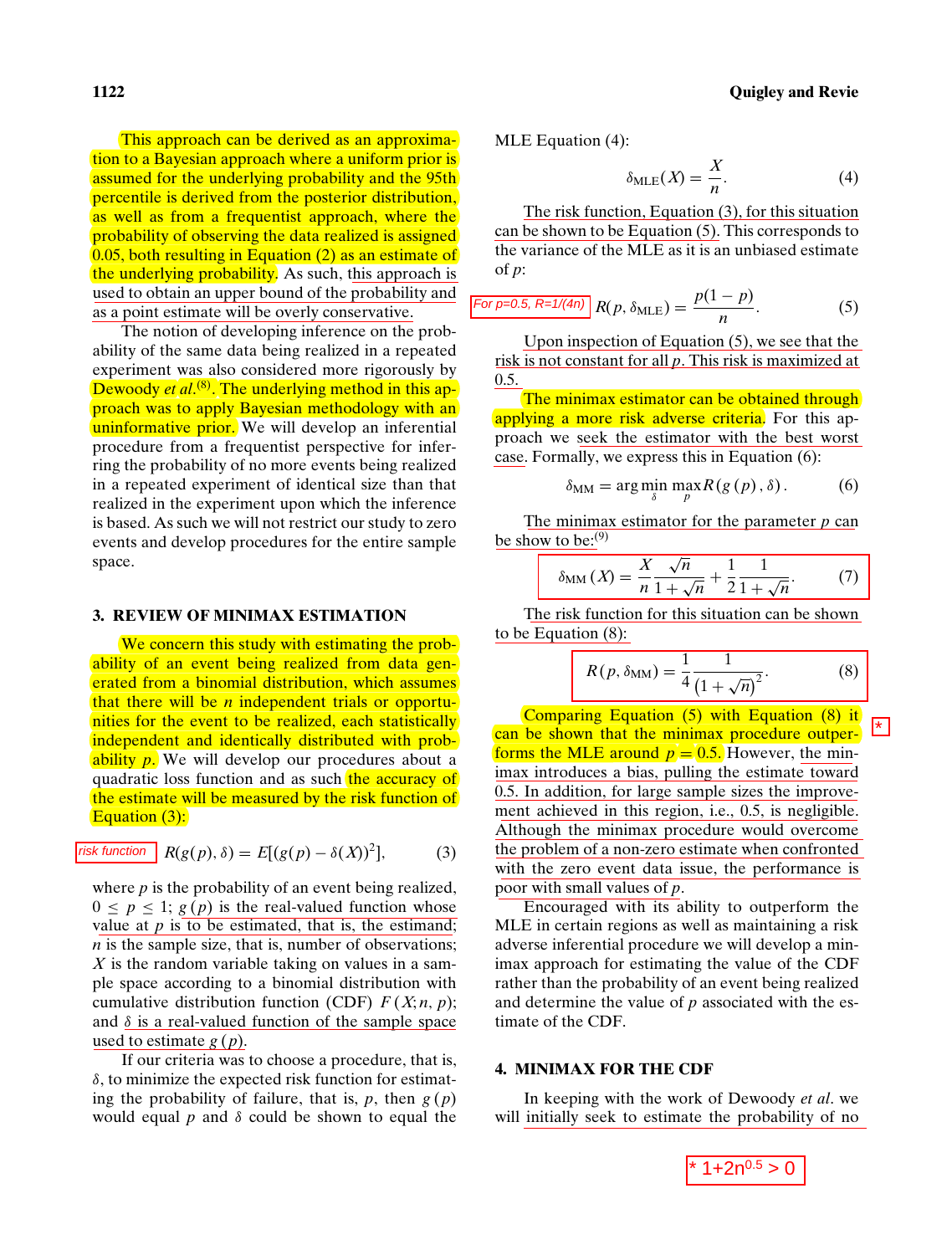

**Fig. 1.** Expectation of the CDF of a binomial showing sensitivity to changes when *p* is small.

more than the observed number of events being realized, that is, CDF. An important distinction is that we do not condition on there being zero events realized in the data. As such we are not considering the situation of zero failures; however, we are motivated by high-reliable/low-frequency events/items.

Pursuing criterion of minimizing the expected risk for the CDF would result in using the expected CDF as the estimate. Fig. 1 illustrates the expectation of the CDF for  $n = 1, 10, 100$ . We see this varies with  $p$ , which means that we need to know  $p$  before we could estimate it. Asymptotically, these curves approach 0.5, which would result in an estimate for the underlying probability as with Equation (1). However, the convergence is slow and we are concerned with low-frequency events. Note that for small values of *p*, the mean of the CDF is high and sensitive to changes in *p*.

The approach we propose to **estimate**  $p$  is to first estimate the CDF associated with either *X* or (*n* − *X*), depending on which is smaller. This is to avoid the situation where all events have been realized as the CDF is 1. The resulting risk function is expressed in Equation (9):

$$
R = E\left[\left(F(Y;n,p) - \hat{F}_0\right)^2 | Z = X\right] E[I(Z = X)]
$$

$$
+ E\left[\left(F(Y;n,1-p) - \hat{F}_1\right)^2 | Z = n - X\right]
$$

$$
\times E[1 - I(Z = X)] , \qquad (9)
$$

where

$$
Z = \min(X, n - X),
$$
  
\n
$$
I(Z = X) = \begin{cases} 1, & \text{if } Z = X, \\ 0, & \text{if } Z \neq X, \end{cases}
$$
  
\n
$$
F(Y; n, p) = \sum_{i=0}^{Y} \frac{n!}{(n-i)!i!} p^{i} (1-p)^{n-i},
$$
  
\n
$$
0 \leq p \leq 1, n \in \mathbb{N}, Y = 0, 1, ..., n.
$$

We then apply a minimax criteria to *R* for the estimators  $(\hat{F}_0, \hat{F}_1)$  and solve for *p*.

For the remainder of the article we focus on  $\hat{F}_0$ ; however, all of the analysis can be easily adapted to be expressed for  $\hat{F}_1$ . Fig. 2 illustrates the relationship between the underlying parameter *p*, candidate estimates of the CDF, that is,  $\hat{F}_0$ , and the risk function for a sample of 10 for the situation where  $0 \le X \le \left[\frac{n}{2}\right]$ , that is,  $Z = X$ . This figure shows that for values of  $p$ at 0 the risk is very high with a low  $\hat{F}_{0}$ , but low when *F*ˆ <sup>0</sup> is high. Alternatively, when *p* is 0.5 a high value of  $\hat{F}_0$  results in a large risk. The risk associated with high values of *p* are very low, reflecting a low probability of realizing a number of events in the interval  $0 \leq X \leq \left[\frac{n}{2}\right].$ 

The risk when *p* equals 0 is  $(1 - \hat{F}_0)^2$ , which is a decreasing function of  $\hat{F}_0$ . When we consider values of *p* that are nearer to 0.5, we see from Fig. 2 that the risk has a local minimum about *F*ˆ <sup>0</sup> equal to 0.4. For a minimax criteria we seek a value of  $\hat{F}_0$  that minimizes the maximum risk. We find such a value by equating the risk when *p* equals 0 to the risk when *p* equals values greater than  $\overline{0}$  and solve for  $\hat{F}_0$ . An expression for this is provided in Theorem 1, as well as showing that the minimax estimate will be the minimum of these iso-risk points with respect to *p*. This is due to the risk continuously decreasing as a function of  $\hat{F}_0$  when  $p$  equals 0 so after it hits its first iso-risk point, the risk associated with that particular value of  $p$  will be increasing as a function of  $\hat{F}_0$  so the maximum risk will also be rising. In Theorem 2, we show that as the sample sizes increases toward infinity the minimax estimator of the CDF approaches  $\frac{2}{3}$ .

THEOREM 1: *The minimax estimate of the CDF of the binomial distribution evaluated at a random event X is:*

$$
\hat{F}_0=\min_p \hat{F}_p,
$$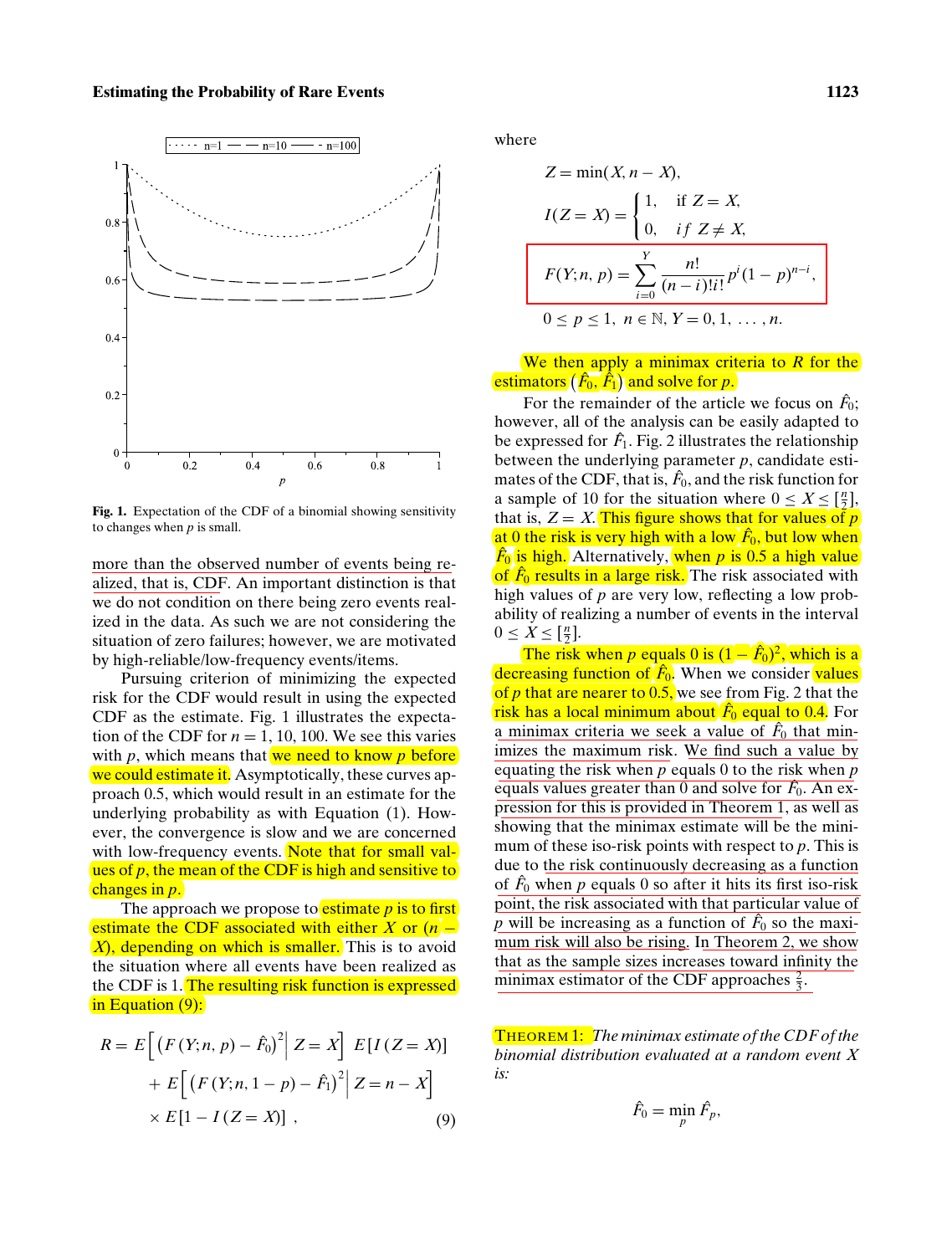

Fig. 2. Illustrates the risk in relationship to the underlying probability  $p$  and the estimate of the CDF  $\hat{F}_0$  for a sample size of 10 showing a minimum maximum risk at  $\hat{F}_0$  equal to 0.7.

where

$$
\hat{F}_p = \frac{A - B}{C},\tag{10}
$$

We see from Theorem 2 that the minimax estimate of the CDF, that is,  $\hat{F}_0$ , approaches  $\frac{2}{3}$  as *n* goes to infinity.

$$
A = 1 - \sum_{y=0}^{\left[\frac{n}{2}\right]} F(y;n,p) f(y;n,p)
$$
  
\n
$$
B = \sqrt{\left(1 - \sum_{y=0}^{\left[\frac{n}{2}\right]} F(y;n,p) f(y;n,p)\right)^2 - \left(1 - F\left(\left[\frac{n}{2}\right];n,p\right)\right) \left(1 - \sum_{y=0}^{\left[\frac{n}{2}\right]} \left(F(y;n,p)^2\right) f(y;n,p)\right)}
$$
  
\n
$$
C = 1 - F\left(\left[\frac{n}{2}\right];n,p\right).
$$

*Proof.* See Appendix A.

Using numerical methods we evaluated the min- $\operatorname{imax}$  estimate  $\hat F_0$  for sample sizes from 1 to 50. These are presented in Table I.

Upon inspection, there are four small but curious features of the estimates. At sample sizes 9, 11, 13, 15, and 17,  $\hat{F}_{0}$  experiences a small local maximum. This is very slight, not even noticeable to four decimal places for sample sizes 15 and 17.

THEOREM 2:

$$
\lim_{n \to \infty} \hat{F}_p = \begin{cases} \frac{2}{3}, & p < \frac{1}{2}, \\ \frac{7}{4} - 2\sqrt{\frac{55}{192}} = 0.67956, & p = \frac{1}{2} \end{cases} \tag{11}
$$
\n
$$
1, \ p > \frac{1}{2}.
$$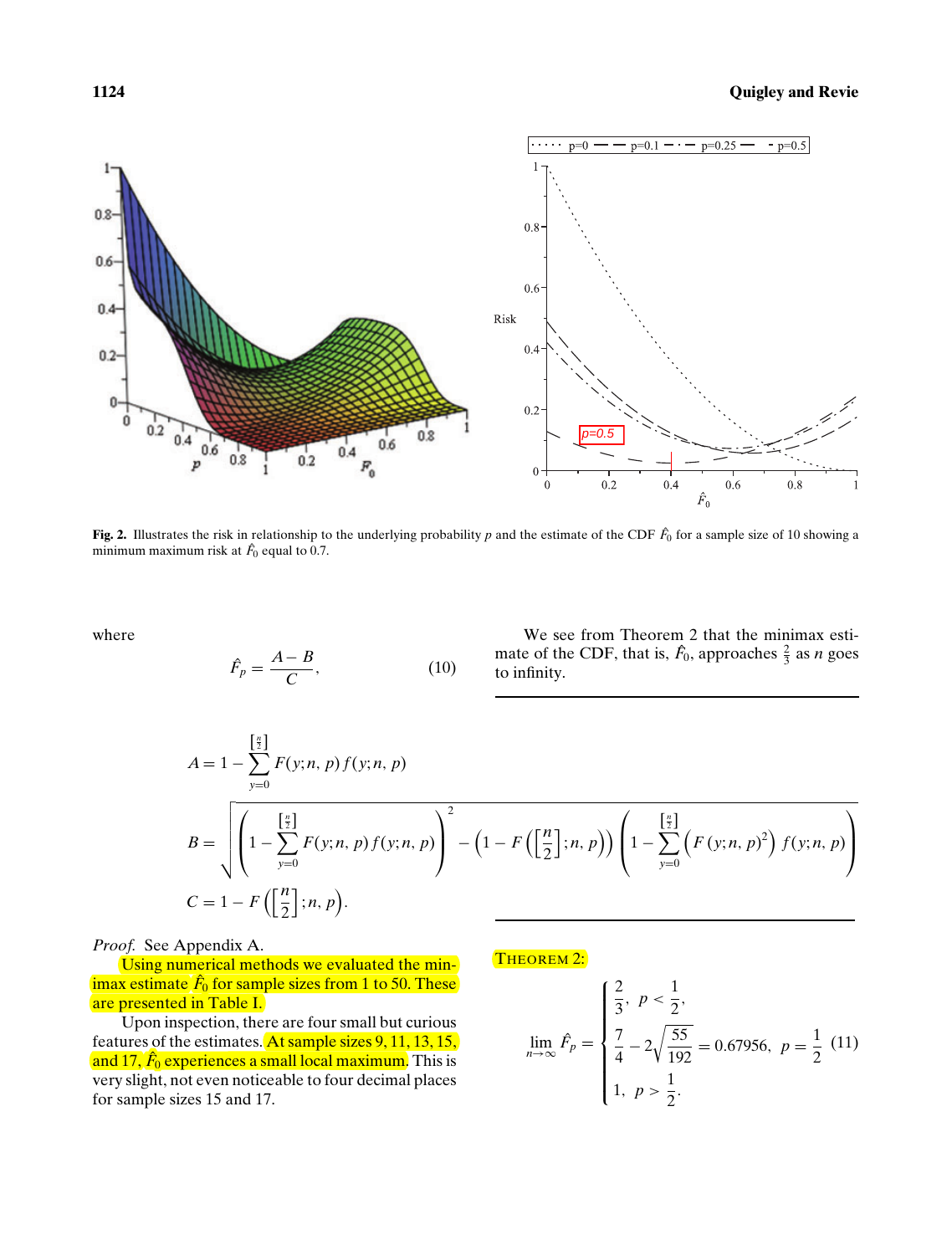| $\boldsymbol{n}$ | $\hat{F}_0$ | n  | $\ddot{F_0}$ | n  | $\ddot{F_0}$ | n  | $\hat{F}_0$ | n  | $\hat{F}_0$ |
|------------------|-------------|----|--------------|----|--------------|----|-------------|----|-------------|
| 1                | 0.7500      | 11 | 0.7065       | 21 | 0.6925       | 31 | 0.6868      | 41 | 0.6836      |
| $\overline{2}$   | 0.7413      | 12 | 0.7021       | 22 | 0.6910       | 32 | 0.6860      | 42 | 0.6831      |
| 3                | 0.7340      | 13 | 0.7022       | 23 | 0.6910       | 33 | 0.6860      | 43 | 0.6831      |
| $\overline{4}$   | 0.7276      | 14 | 0.6989       | 24 | 0.6897       | 34 | 0.6853      | 44 | 0.6827      |
| 5                | 0.7236      | 15 | 0.6989       | 25 | 0.6897       | 35 | 0.6853      | 45 | 0.6827      |
| 6                | 0.7195      | 16 | 0.6963       | 26 | 0.6886       | 36 | 0.6847      | 46 | 0.6823      |
| 7                | 0.7172      | 17 | 0.6963       | 27 | 0.6886       | 37 | 0.6847      | 47 | 0.6822      |
| 8                | 0.7120      | 18 | 0.6942       | 28 | 0.6877       | 38 | 0.6841      | 48 | 0.6819      |
| 9                | 0.7123      | 19 | 0.6942       | 29 | 0.6876       | 39 | 0.6841      | 49 | 0.6819      |
| 10               | 0.7063      | 20 | 0.6925       | 30 | 0.6868       | 40 | 0.6836      | 50 | 0.6815      |

**Table I.** Minimax Estimates of the CDF of a Binomial Distribution *F*ˆ 0

*Proof.* See Appendix B.

Simply, when  $X \leq \frac{n}{2}$  we propose Equation (12) for obtaining inference on  $p$  where  $\hat{F}_0$  is obtained from Table I or asymptotically estimated as  $\frac{2}{3}$ :

$$
\hat{p} = \left\{ p \left| F(X; n, p) = \hat{F}_0, \ X \le \left[ \frac{n}{2} \right] \right. \right\}.
$$
 (12)

And when  $X > \frac{n}{2}$  we propose the following estimate for *p*:

$$
\hat{p} = 1 - \left\{ p \left| F(n - X; n, p) = \hat{F}_0, \ X > \left[ \frac{n}{2} \right] \right\}. \tag{13}
$$

Therefore, for situations where there are zero events realized we propose Equation (14):

$$
\hat{p} = \hat{F}_0^{\frac{1}{n}}.\tag{14}
$$

In Section 5, we will compare the inference procedure of Equation (12) with the MLE of Equation (5) generally. In Section 6, we will compare the inference when zero events are realized, that is, (Equation 14) with alternatives such as, Equation (1) as well as the uninformative prior.

#### **5. COMPARISON WITH MLE**

In this section, a comparison will be made between the estimators for *p* obtained using the approach described with Equation (12) and  $\delta_{\text{MLE}}$  expressed in Equation (1). The comparison is in three parts. First, we compare the difference between the two estimators. Second, we evaluate for bias. Finally, we make a comparison based on accuracy.

#### **5.1. Relationship with the MLE**

We explored the relationship between the estimate for *p* using  $\hat{p}$  and  $\delta_{MLE}$  for sample sizes ranging up to 100. The relationships appeared linear and

**Table II.** Estimated Slope and Associated *R*<sup>2</sup> from Estimating Relation Between  $δ_{MLE}$  and  $p$  Showing Close Linear Relationship

| Sample<br>size $(n)$ | $\hat{F}_0^{\frac{1}{n}}$<br>(i.e., intercept) | $b_n$  | $R^2$  |
|----------------------|------------------------------------------------|--------|--------|
|                      |                                                |        |        |
| 10                   | 0.0342                                         | 0.8581 | 0.9956 |
| 20                   | 0.0182                                         | 0.8886 | 0.9972 |
| 30                   | 0.0124                                         | 0.9047 | 0.9978 |
| 40                   | 0.0095                                         | 0.9152 | 0.9982 |
| 50                   | 0.0076                                         | 0.9228 | 0.9985 |
| 60                   | 0.0064                                         | 0.9286 | 0.9987 |
| 70                   | 0.0055                                         | 0.9301 | 0.9998 |
| 80                   | 0.0048                                         | 0.9369 | 0.9989 |
| 90                   | 0.0043                                         | 0.9401 | 0.9990 |
| 100                  | 0.0039                                         | 0.9423 | 0.9991 |

so we pursued fitting linear models. As  $\hat{p}$  is nonzero when  $\delta_{MLE}$  is 0, we had an intercept and we used least squares to estimate the slope to fit a model of the form in Equation (15):

$$
\hat{p} \approx \hat{F}_0^{\frac{1}{n}} + b_n \frac{X}{n}, X = 0, 1, \dots, \left[\frac{n}{2}\right].
$$
 (15)

We calculated 10 regression models for sample sizes  $10, 20, \ldots, 100$ . The results are summarized in Table II. Note the  $R^2$  is very high, suggesting a good fit.

We see from Table II that as the sample size increases the slope increases toward 1, the intercept decreases, and the difference between the two estimates decreases.

We explored the relationship between the slope estimates in Table II with sample size and derived the following relationship empirically:

$$
\frac{1}{b_n} \approx 1 + \frac{0.4622}{n^{0.439}}, 10 \le n \le 100
$$
  

$$
R^2 = 0.999.
$$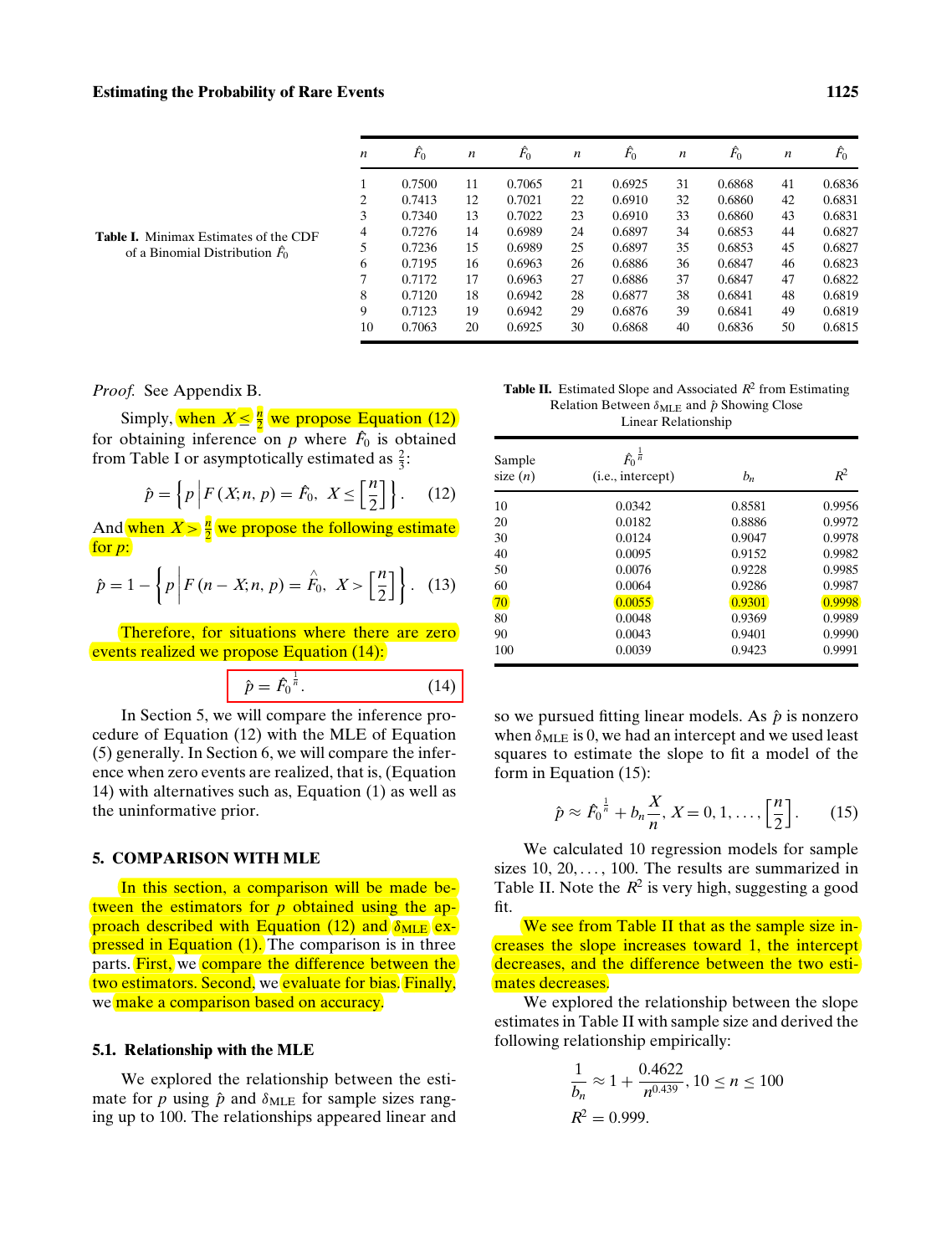**Table III.** Summary of Difference Between  $\hat{p}$  and  $\delta_{MLE}$  for Nonzero Data

| Sample<br>Size $(n)$ | Max    | Min       | Median    |
|----------------------|--------|-----------|-----------|
| 10                   | 0.0190 | $-0.0378$ | $-0.0061$ |
| 20                   | 0.0258 | $-0.0270$ | $-0.0036$ |
| 30                   | 0.0253 | $-0.0258$ | $-0.0025$ |
| 40                   | 0.0240 | $-0.0243$ | $-0.0019$ |
| 50                   | 0.0228 | $-0.0230$ | $-0.0015$ |
| 60                   | 0.0216 | $-0.0218$ | $-0.0013$ |
| 70                   | 0.0206 | $-0.0207$ | $-0.0011$ |
| 80                   | 0.0198 | $-0.0198$ | $-0.0010$ |
| 90                   | 0.0190 | $-0.0190$ | $-0.0009$ |
| 100                  | 0.0183 | $-0.0183$ | $-0.0008$ |

The  $R^2$  is high, suggesting a good approximation to this relationship over this range of data showing convergence at a rate  $o(\sqrt{n})$ .

Asymptotically, we have the following result.

#### THEOREM 3:

$$
\lim_{n\to\infty}\hat{p}=\delta_{\text{MLE}}.
$$

*Proof.* See Appendix C.

Finally, we made a **comparison between the dif**ferences obtained by sample size for nonzero data, that is, data in which at least one event is realized. Table III provides a summary of the difference between the two estimators for nonzero data. Fig. 3 illustrates the absolute relative difference between the two estimators expressed in Equation (16) for nonzero data:

Relative difference 
$$
=\left|\frac{\hat{p} - \delta_{MLE}}{\delta_{MLE}}\right|
$$
 (16)

In summary, we have established evidence of a linear relationship between  $\hat{p}$  and  $\delta_{MLE}$  with  $\hat{p}$ greater than  $\delta_{MLE}$  when  $X = 0$  and less than  $\delta_{MLE}$ when  $X = n$ . Asymptotically, the two estimators converge. For nonzero data, the difference expressed relative to  $\delta_{MLE}$  is greatest when there is one event. For the sample sizes considered, this relative difference was about 0.15.

#### **5.2. Bias**

The MLE is the only unbiased estimator for  $p^{(9)}$ . Fig. 4 is an illustration of the bias associated with  $\hat{p}$  expressed as a function of *p*; that is, we express bias as  $E[\hat{p} - p]$ . We see that for a sample size of 10 the bias is between  $\pm 0.04$  and with a sample size of 50 it is  $\pm 0.02$ .

#### **5.3. Accuracy**

For the purpose of comparing accuracy, we compare the ratio of the root mean squared error (RMSE) between  $\delta_{MLE}$  and  $\hat{p}$ . The RMSE is defined in the following:

Ratio of RMSE = 
$$
\sqrt{\frac{E[(\delta_{MLE} - p)^{2}]}{E[(\hat{p} - p)]}}.
$$

Fig. 5 illustrates the ratio of the RMSE for the  $\delta_{MLE}$  and  $\hat{p}$  for various sample sizes and parameter values for *p*.

The results in Fig. 5 are not surprising. With very low values of *p* relative to the sample size, the MLE will assign a value of 0 as its point estimate. As the sample size increases, the accuracy of  $\hat{p}$  improves relative to the  $\delta_{MLE}$ . Table IV provides a summary of the range of values for  $p$  where  $\hat{p}$  outperforms  $\delta_{MLE}$ as well as the maximum of the ratio, that is, where  $\delta_{\text{MLE}}$  performs relatively the poorest, as well as the local minimum. We use a local minimum as the absolute minimum occurs at *p* equal to 0 or 1, where the RMSE of the MLE is 0.

#### **5.4. Summary of Comparison**

For many applications, the difference between  $\hat{p}$ and  $\delta_{MLE}$  when nonzero data have been realized will be considered negligible and as such each could be considered an approximation of the other. However,  $\hat{p}$  is a biased estimator of  $p$ ; its bias is greatest when  $p$ is 0 (or 1) as it is assigning estimates that are greater than 0 (less than 1).

#### **6. COMPARISON WITH ALTERNATIVES TO ZERO EVENT DATA**

Assuming zero event data are realized, we compare the different estimates obtained with  $\hat{p}$  as compared to the method recommended by Bailey, that is,  $\delta_B$  (Equation (1)), the method of applying a noninformative uniform prior and applying Bayes Theorem, denoted here by  $\delta_U = \frac{1}{n+2}$ , and the Rule of Three method denoted by  $\delta_{\text{Rofs}}$  (Equation (2)). We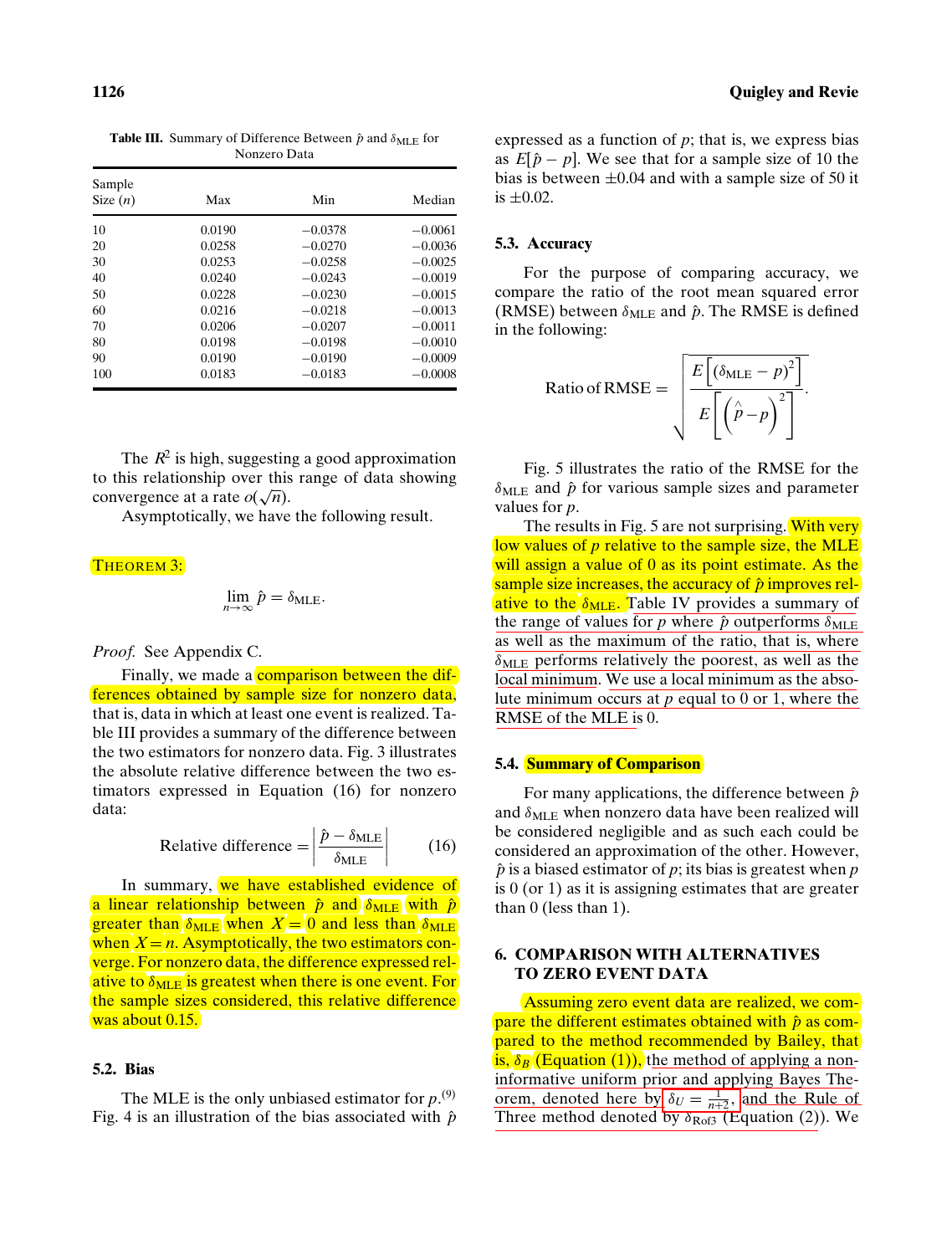

Fig. 3. Difference between  $\hat{p}$  and  $\delta_{MLE}$  relative to  $\delta_{MLE}$  for nonzero events illustrating difference in relation to sample size.





establish the limiting relationship between the estimators:

$$
\lim_{n \to \infty} \frac{\delta_B}{\hat{p}} = \frac{1 - \left(\frac{1}{2}\right)^{\frac{1}{n}}}{1 - \left(\frac{2}{3}\right)^{\frac{1}{n}}} = \frac{\ln(2)}{\ln(3) - \ln(2)} = 1.7095,
$$
\n
$$
\lim_{n \to \infty} \frac{\delta_U}{\hat{p}} = \frac{\frac{1}{n+2}}{1 - \left(\frac{2}{3}\right)^{\frac{1}{n}}} = \frac{1}{\ln(3) - \ln(2)} = 2.4663,
$$
\n(18)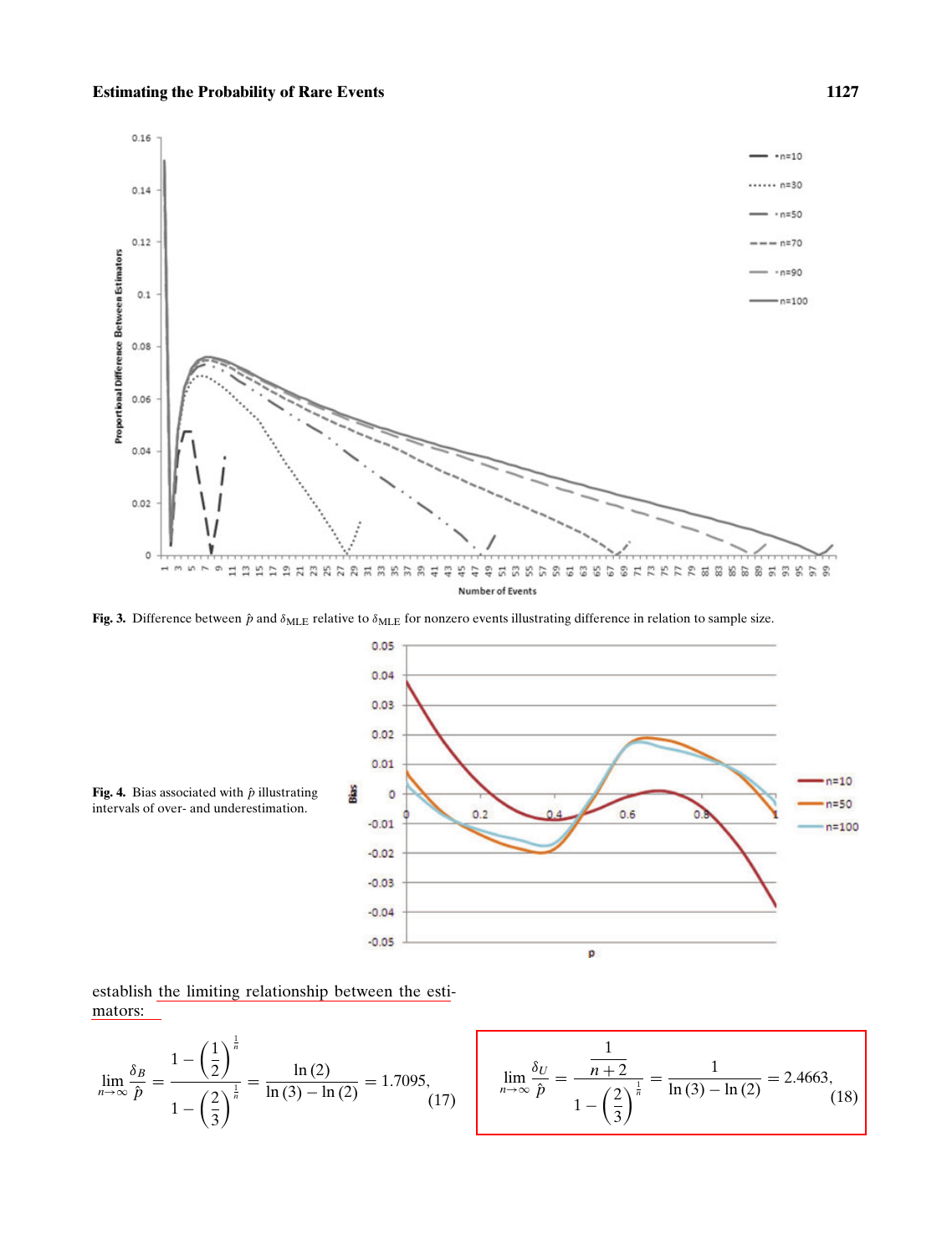1.25

 $0.75$ 

 $0.5$ 

 $0.25$ 

٥

 $0.1$ 

 $0.2$ 

 $0.3$ 

 $0.4$ 

 $0.5$ p



 $-$  n=10  $-n=50$  $n = 100$ 



 $0.6$ 

 $0.7$ 

 $0.8$ 

 $0.9$ 

**Table IV.** Summary of Comparison Between  $\hat{p}$  and  $\delta_{MLE}$ 

$$
\lim_{n \to \infty} \frac{\delta_{\text{Rofs}}}{\hat{p}} = \frac{\frac{3}{n}}{\left(\frac{2}{3}\right)^{\frac{1}{n}}} = \frac{3}{\ln(2) - \ln(3)} = 7.3989. \quad (19)
$$

We have demonstrated in Section 4 that estimates of the CDF less than that associated with  $\hat{p}$  will increase the risk for small values of *p* and as the estimator  $\hat{p}$  will provide a smaller estimate of the probability of failure compared with the other three methods for all values of sample size we propose that these alternative methods are overly conservative.

The limit (Equation (18)) of the ratio between uniform prior, that is,  $\delta_U$  and  $\hat{p}$  of 2.4663, suggests a simple approximation to  $\hat{p}$  for zero event data expressed in (Equation (20)):

$$
\hat{p} \approx \frac{1}{2.5n}
$$
, when zero events are realized. (20)

In Table V, we provide a comparison between this approximation and the actual estimator  $\hat{p}$ , showing the error is less than 0.01 for sample sizes of 8 or more.

**Table V.** Comparison of Error Associated with Simple, Approximation of Estimator for Zero Events Realized

| Sample Size<br>(n) | $\hat{p}$ | $\frac{1}{2.5n}$ | Error<br>$(\frac{1}{2.5n} - \hat{p})$ |
|--------------------|-----------|------------------|---------------------------------------|
| 1                  | 0.2500    | 0.4000           | 0.1500                                |
| $\overline{c}$     | 0.1390    | 0.2000           | 0.0610                                |
| 3                  | 0.0979    | 0.1333           | 0.0354                                |
| 4                  | 0.0764    | 0.1000           | 0.0236                                |
| 5                  | 0.0627    | 0.0800           | 0.0173                                |
| 6                  | 0.0534    | 0.0667           | 0.0133                                |
| 7                  | 0.0464    | 0.0571           | 0.0108                                |
| 8                  | 0.0416    | 0.0500           | 0.0084                                |
| 9                  | 0.0370    | 0.0444           | 0.0074                                |
| 10                 | 0.0342    | 0.0400           | 0.0058                                |

#### **7. SUMMARY AND CONCLUSIONS**

This work is motivated by risk analysis involving rare events where objective data-driven approaches are desired by decisionmakers and standard procedures such as MLE provide undesirable point estimates of 0. We argue that standard approaches

à see comparison between 1/2.5n and 1/n+2 at the lend of the article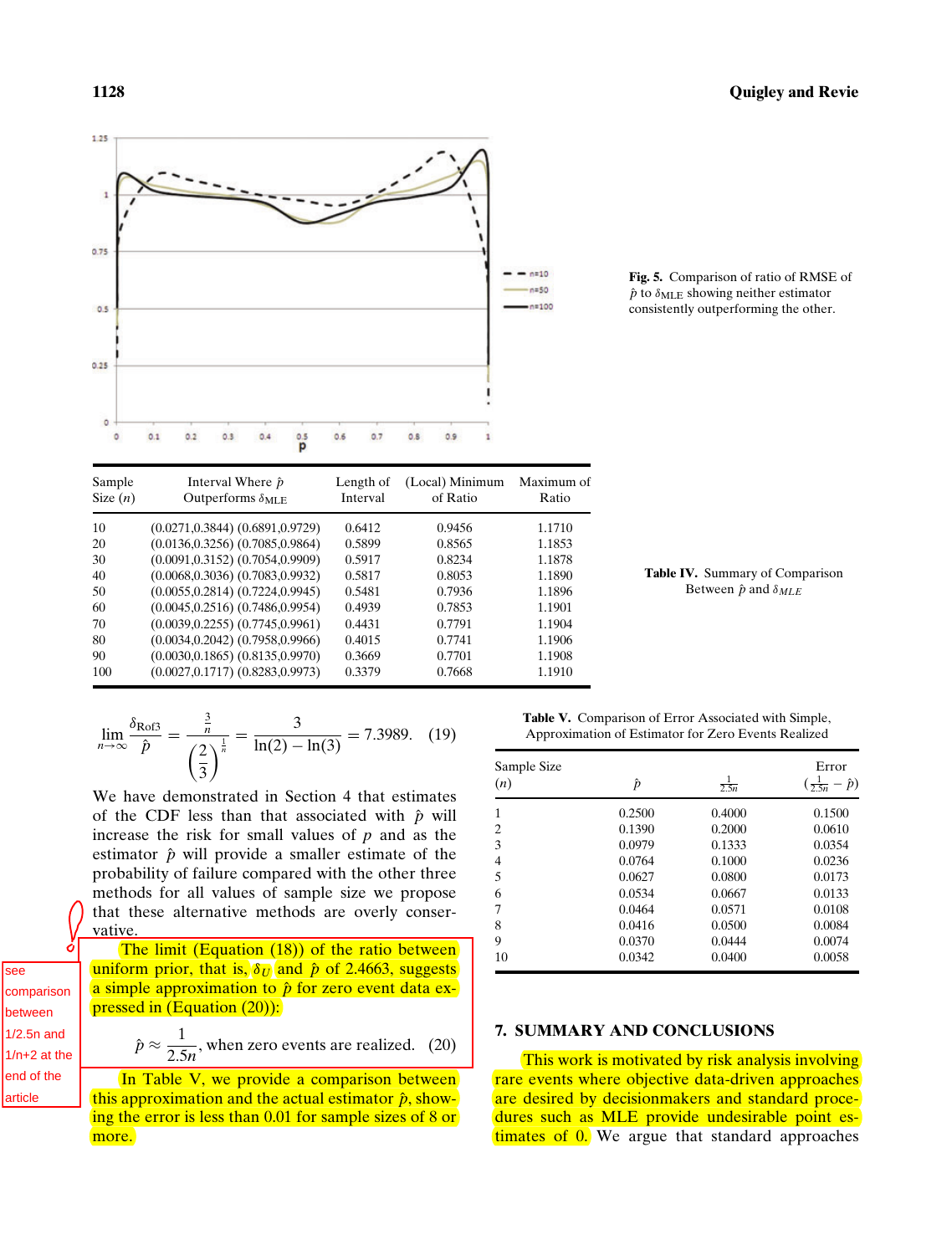#### **Estimating the Probability of Rare Events** 1129

for dealing with the zero event failure data are unconvincing as they are *ad hoc* and lack a rational basis. We derived and compared a conservative inferential approach using minimax criteria, which resulted in nonzero point estimates when 0 events are realized but could be applied for any realization of data. With Theorems 1 and 2 we showed convergence of the estimator with respect to sample size and provided a simple approach to finding the estimate. In short, simple applications of spreadsheets such as Excel will be able to solve for the estimator.

The comparison between the proposed estimator, that is,  $\hat{p}$ , and the MLE, that is,  $\delta_{MLE}$ , showed little difference in the actual estimate except when there are 0 events realized. Thus, strengthening the recommendation of the approach more generally, as the MLE can be considered an approximation to this estimate for nonzero events data.

#### **APPENDIX A**

*Proof*. Throughout the following we will denote *F*(*y*; *n*, *p*) as *F*(*y*) and *f*(*y*; *n*, *p*) as *f*(*y*) for succinctness.

In Part A we show that for fixed values of  $p > 0$ the expected risk has a local minima with respect to the estimate of the CDF, i.e.  $F_p$ , in the interval  $(0, 1)$ but for  $p = 0$ , risk is minimised at  $F_0 = 1$ . In Part B we establish that the expected risk for any fixed value of  $p > 0$  is equal to the expected risk for  $p = 0$  if we use the estimator  $\hat{F}_p$  as expressed in Theorem 1. In Part C we show that the equality occurs only once in the interval  $\hat{F}_p \in [0, 1]$  and at a point when the

#### *Part A*

The expected risk function (equation) is minimised at (A.1), which can be shown through standard application of differential calculus.

$$
F_{\min, p} = \frac{\sum_{y=0}^{\left[\frac{n}{2}\right]} F(y) f(y)}{F\left(\left[\frac{n}{2}\right]\right)} = E\left[F(Y) | Y \le \left[\frac{n}{2}\right]\right]
$$
\n(A.1)

As this is an expectation of a CDF it is in the interval [0, 1] and will equal 1 if  $p = 1$ .

#### *Part B*

We equate the expected risk for a fixed value of  $p > 0$  with the expected risk when  $p = 0$ , which results in a quadratic equation in terms of the estimate of the CDF, i.e.  $\hat{F}_p$ .

$$
(1 - \hat{F}_p)^2 = \sum_{y=0}^{\left[\frac{n}{2}\right]} (F(y) - \hat{F}_p)^2 f(y)
$$

Using the standard equation to solve a quadratic, we obtain the expression for  $\hat{F}_p$  (10). We choose the negative of the square root as the positive root would correspond to an estimate of  $\hat{F}_p$  that would exceed 1.

### *Part C*

We establish that  $\hat{F}_p \geq F_{min, p}$ .

First we re-parameterise  $\hat{F}_p$  expressing it in terms of  $F_{\min,p}$ .

$$
\hat{F}_p - F_{p,\min} \n\left(1 - F\left(\left[\frac{n}{2}\right]\right) F_{p,\min}\right) - \sqrt{\left(1 - F\left(\left[\frac{n}{2}\right]\right) F_{p,\min}\right)^2 - \left(1 - F\left(\left[\frac{n}{2}\right]\right)\right) \left(1 - \sum_{y=0}^{\left[\frac{n}{2}\right]} \left(F\left(y\right)^2\right) f\left(y\right)\right)}\n= \frac{1 - F\left(\left[\frac{n}{2}\right]\right)}{1 - F\left(\left[\frac{n}{2}\right]\right)}\n- F_{p,\min}.
$$

A little arithmetical manipulation we express the difference in the following form.

$$
\hat{F}_p - F_{p,\min} = \frac{1 - F_{p,\min} - \sqrt{\left(1 - F\left(\left[\frac{n}{2}\right]\right)F_{p,\min}\right)^2 - \left(1 - F\left(\left[\frac{n}{2}\right]\right)\right)\left(1 - \sum_{y=0}^{\left[\frac{n}{2}\right]}\left(F\left(y\right)^2\right)f\left(y\right)\right)}}{1 - F\left(\left[\frac{n}{2}\right]\right)}
$$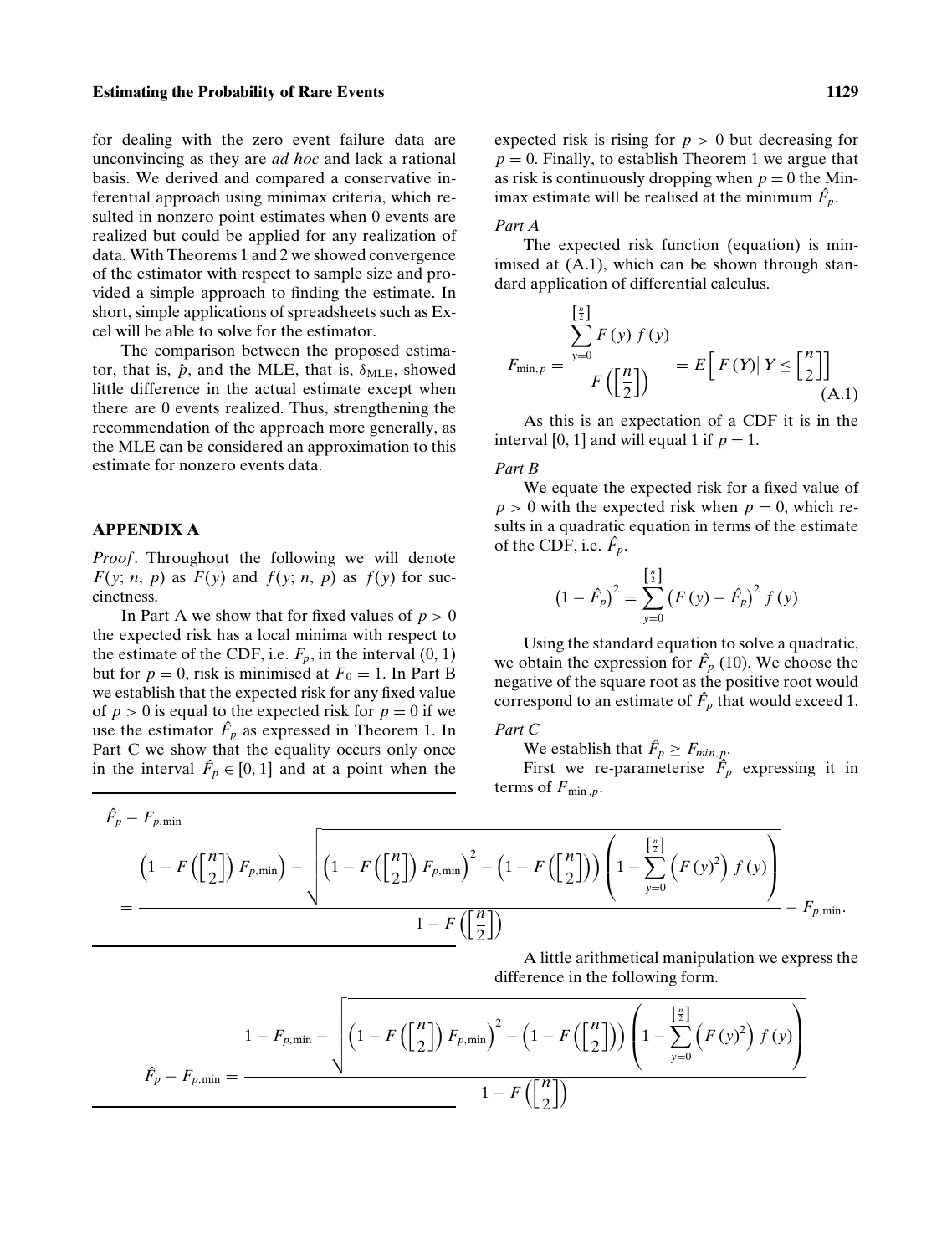We will now establish that there is no real root to this difference.

$$
\hat{F}_p - F_{p,\min} = 0
$$
\n
$$
\rightarrow 1 - F_{p,\min} = \sqrt{\left(1 - F\left(\left[\frac{n}{2}\right]\right)F_{p,\min}\right)^2 - \left(1 - F\left(\left[\frac{n}{2}\right]\right)\right)\left(1 - \sum_{y=0}^{\left[\frac{n}{2}\right]} \left(F\left(y\right)^2\right)f\left(y\right)\right)}
$$

This implies

$$
1 - 2F_{p,\min} + (F_{p,\min})^2 > 1 - \left(1 - F\left(\left[\frac{n}{2}\right]\right)\right)
$$
  
\n
$$
\times \left(1 - \sum_{y=0}^{\left[\frac{n}{2}\right]} F(y)^2 f(y)\right) - 2F\left(\left[\frac{n}{2}\right]\right) F_{p,\min}
$$
  
\n
$$
+ \left(F\left(\left[\frac{n}{2}\right]\right) F_{p,\min}\right)^2
$$
  
\n
$$
\to \left(1 - F\left(\left[\frac{n}{2}\right]\right)\right) \left(1 - \sum_{y=0}^{\left[\frac{n}{2}\right]} F(y)^2 f(y)\right)
$$
  
\n
$$
-2 \left(1 - F\left(\left[\frac{n}{2}\right]\right)\right) F_{p,\min}
$$
  
\n
$$
+ (F_{p,\min})^2 \left(1 - F\left(\left[\frac{n}{2}\right]\right)^2\right) > 0
$$
  
\n
$$
\to \left(1 - \sum_{y=0}^{\left[\frac{n}{2}\right]} F(y)^2 f(y)\right) - 2F_{p,\min}
$$
  
\n
$$
+ (F_{p,\min})^2 \left(1 + F\left(\left[\frac{n}{2}\right]\right)\right) > 0
$$

The limits of the left hand side of this expression for *p* are:

$$
\lim_{p\to 0} \left( 1 - \sum_{y=0}^{\left[\frac{n}{2}\right]} F(y)^2 f(y) \right) - 2F_{p,\min}
$$
  
+ 
$$
\left(F_{p,\min}\right)^2 \left( 1 + F\left(\left[\frac{n}{2}\right]\right) \right) = 0
$$
  

$$
\lim_{p\to 1} \left( 1 - \sum_{y=0}^{\left[\frac{n}{2}\right]} F(y)^2 f(y) \right) - 2F_{p,\min}
$$
  
+ 
$$
\left(F_{p,\min}\right)^2 \left( 1 + F\left(\left[\frac{n}{2}\right]\right) \right) = 1
$$

This expression can be re-expressed in terms of expectations with the following inequalities guaranteeing the expression is positive in the interval  $p \in$ [0, 1]

$$
1 - F\left(\left[\frac{n}{2}\right] \right) E\left[F(Y)^{2} | Y \leq \left[\frac{n}{2}\right]\right]
$$
  
\n
$$
-2E\left[F(Y) | Y \leq \left[\frac{n}{2}\right]\right] + \left(E\left[F(Y) | Y \leq \left[\frac{n}{2}\right]\right]\right)^{2}
$$
  
\n
$$
\times \left(1 + F\left(\left[\frac{n}{2}\right]\right)\right) = 1 - 2E\left[F(Y) | Y \leq \left[\frac{n}{2}\right]\right]
$$
  
\n
$$
+ \left(E\left[F(Y) | Y \leq \left[\frac{n}{2}\right]\right]\right)^{2} - F\left(\left[\frac{n}{2}\right]\right)
$$
  
\n
$$
\times E\left[F(Y)^{2} | Y \leq \left[\frac{n}{2}\right]\right] - \left(E\left[F(Y) | Y \leq \left[\frac{n}{2}\right]\right]\right)^{2}
$$
  
\n
$$
= \left(1 - E\left[F(Y) | Y \leq \left[\frac{n}{2}\right]\right]\right)^{2} - F\left(\left[\frac{n}{2}\right]\right)
$$
  
\n
$$
\times Var\left[F(Y) | Y \leq \left[\frac{n}{2}\right]\right] > 0
$$

#### **APPENDIX B**

*Proof.* By the central limit theorem,<sup>(10)</sup> we know the CDF of a binomial distribution with a mean of *np* and a standard deviation of  $\sqrt{np(1-p)}$  appropriately scaled converges to the normal distribution. More precisely:

$$
\lim_{n \to \infty} F(y; n, p) = \Phi\left(\frac{y - np}{\sqrt{np(1 - p)}}\right),
$$
  

$$
\lim_{n \to \infty} f(y; n, p) = \lim_{n \to \infty} F(y; n, p) - F(y - 1; n, p)
$$
  

$$
= d\Phi\left(\frac{y - np}{\sqrt{np(1 - p)}}\right),
$$

where  $\Phi$  (.) is the CDF of a standard normal distribution.

As such

$$
\sum_{y=0}^{\left[\frac{n}{2}\right]} F(y;n,p) f(y;n,p) \to \int_0^{\Phi\left(\left[\frac{n}{2}\right]\right)} \Phi
$$

$$
\times \left(\frac{x - np}{\sqrt{np(1 - p)}}\right) d\Phi\left(\frac{x - np}{\sqrt{np(1 - p)}}\right) = \frac{\Phi\left(\left[\frac{n}{2}\right]\right)^2}{2}
$$

and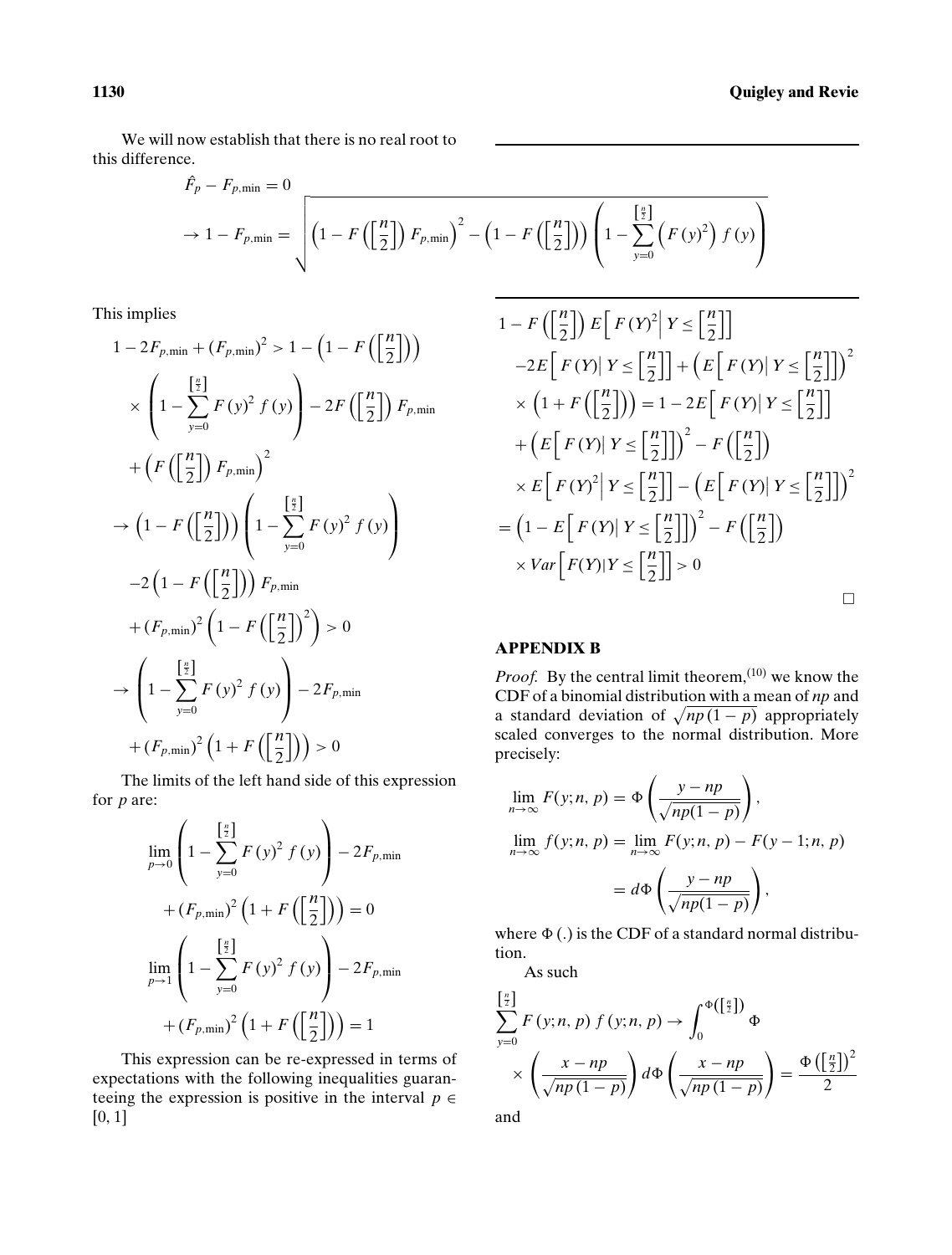#### **Estimating the Probability of Rare Events** 1131

$$
\sum_{y=0}^{\left[\frac{n}{2}\right]} \left(F\left(y;n,p\right)^2\right) f\left(y;n,p\right) \to \int_0^{\Phi\left(\left[\frac{n}{2}\right]\right)} \Phi
$$

$$
\times \left(\frac{x-np}{\sqrt{np\left(1-p\right)}}\right)^2 d\Phi\left(\frac{x-np}{\sqrt{np\left(1-p\right)}}\right) = \frac{\Phi\left(\left[\frac{n}{2}\right]\right)^3}{3}
$$

Moreover,

$$
\lim_{n \to \infty} \Phi\left(\frac{\left[\frac{n}{2}\right] - np}{\sqrt{np(1-p)}}\right) = \begin{cases} 1, & p < \frac{1}{2}, \\ \frac{1}{2}, & p = \frac{1}{2}, \\ 0, & p > \frac{1}{2}. \end{cases}
$$

Therefore, applying Slutzky's Theorem<sup> $(10)$ </sup> we substitute the limits into the equation and apply L'Hopitals rule for the situation where  $p < \frac{1}{2}$  and obtain the following:

$$
\frac{X - n\hat{p}}{\sqrt{n\hat{p}(1 - \hat{p})}} = 0.4307
$$
\n
$$
\rightarrow (\hat{p})^2 (n^2 + 0.1855n)
$$
\n
$$
- \hat{p}n (2X + 0.1855) + X^2 = 0
$$
\n
$$
\rightarrow \hat{p} =
$$
\n
$$
\frac{(2X + 0.1855) \pm \sqrt{0.7421X + 0.0344 - \frac{0.7421}{n}X^2}}{2(n + 0.1855)}
$$
\n
$$
= \frac{\delta_{MLE} + \frac{0.0928}{n}}{1 + \frac{0.1855}{n}}
$$
\n
$$
\pm \frac{\sqrt{n \left(0.7421 \delta_{MLE} (1 - \delta_{MLE}) + \frac{0.0344}{n}\right)}}{2(n + 0.1855)}.
$$

Therefore,

$$
\lim_{n\to\infty}\hat{p}=\delta_{\text{MLE}}.
$$

$$
\lim_{n \to \infty} F_p
$$
\n
$$
= \lim_{n \to \infty} \frac{\left(1 - \sum_{y=0}^{\left[\frac{n}{2}\right]} F(y; n, p) f(y; n, p)\right) - \sqrt{\left(1 - \sum_{y=0}^{\left[\frac{n}{2}\right]} F(y; n, p) f(y; n, p)\right)^2 - \left(1 - F\left(\left[\frac{n}{2}\right]; n, p\right)\right) \left(1 - \sum_{y=0}^{\left[\frac{n}{2}\right]} \left(F(y; n, p)^2\right) f(y; n, p)\right)}}{1 - F\left(\left[\frac{n}{2}\right]; n, p\right)}
$$
\n
$$
= \begin{cases}\n\frac{2}{3}, & p < \frac{1}{2}, \\
\frac{7}{4} - 2\sqrt{\frac{55}{192}}, & p = \frac{1}{2}, \\
1, & p > \frac{1}{2}.\n\end{cases}
$$

#### **APPENDIX C**

*Proof.* Asymptotically, we have the following:

$$
\lim_{n\to\infty} P\left(\frac{X-np}{\sqrt{np(1-p)}} < z\right) = \Phi(z).
$$

Using the asymptotic limit established in Theorem 2, we know the *z* value that corresponds to the  $\frac{2}{3}$  percentile, that is,  $z = 0.4307$ . As such we have the following:

#### **REFERENCES**

- 1. Bedford T, Cooke R. Probabilistic Risk Analysis: Foundations and Methods. Cambridge University Press, 2001.
- 2. Bedford T, Quigley J, Walls L. Expert elicitation for reliable system design. Statistical Science, 2006; 21(4):428– 450.
- 3. British Standard. Equipment reliability testing—BS IEC: 60605-4:2001, 2001.
- 4. Bailey RT. Estimation from zero-failure data. Risk Analysis, 1997; 17(3):375–380.
- 5. Potter JL, Mughal TM. Sensitivity Testing of Explosives and Propellants at Cryogenic Temperatures, h241-12-20-073. Magna, UT: Hercules Aerospace Co., 1992.

 $\Box$